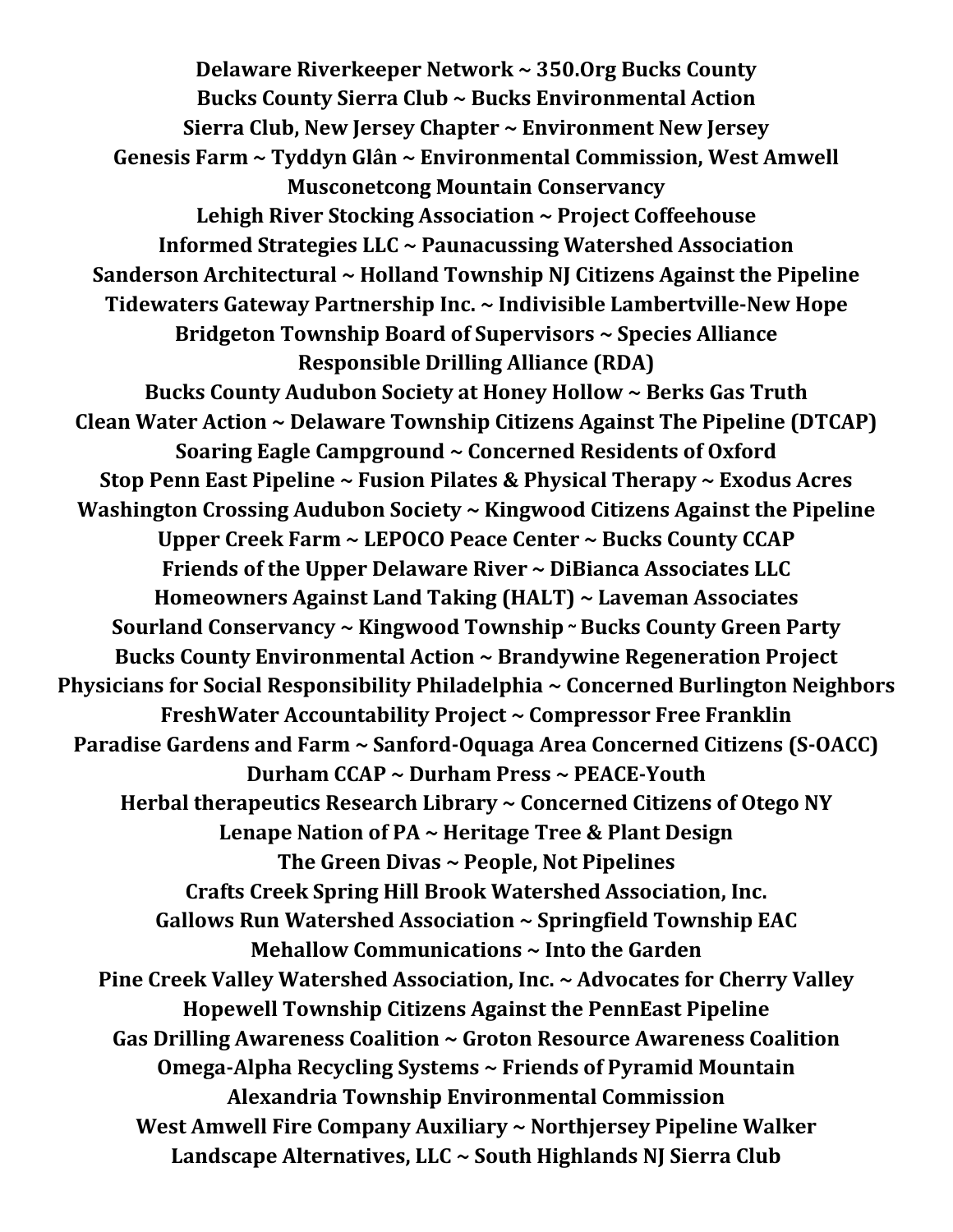## **Frackfreegenesee ~ Morning Glory and Bumblebee, LLC RAPTORS – Rockingham Alliance for the Protection & Transformation of Our Resources & Society Hertzog Associates Ltd. ~ Grassroots Environmental Education**

Steven J. Tambini, Executive Director Delaware River Basin Commission 25 State Policy Drive West Trenton, NJ 08628-0360

December 1, 2017

Re: PennEast Pipeline Project – Jurisdiction, Tour, Presentation, Process

Dear Mr. Tambini,

PennEast Pipeline construction will, at a minimum, impact 1,613.5 acres of land (1,065.2 acres for pipeline facilities, 110.1 acres for access roads; 372.3 acres for pipe and contractor ware yards, 31.1 acres for above ground facilities), will cut through at least 255 waterbodies (including 159 perennial, 45 intermittent, 40 ephemeral, 11 open water), 633 acres of forest, 91 wetlands, impact "several" vernal pools, and infringe upon and damage habitat for threatened and endangered species of bat, sturgeon, snake, turtle, mussels and more. In addition, it will cut 730 properties with its Right of Way, will place 54,579 people, 23,293 homes in the evacuation zone, and will place 40 parcels within half a mile of the compressor station. While the Delaware River Basin Commission's mission may not be concerned about impacts to the residents of the region, and the safety of our homes, it weighs on the minds and hearts of those fighting this project.

A recent review of the record demonstrates that representatives for the PennEast Pipeline Company have had significant access to the DRBC and its staff for presentations, site visits, questions and answers, and has been making inappropriate offers of assistance to the Commission. We also know, from our own review of the records, that the PennEast Pipeline Company continues to provide agencies, including the DRBC, and the public with inaccurate, incomplete, false and misleading information as part of their ongoing campaign to secure government approvals for its pipeline project.

For these reasons we write to make the following requests:

We request that the public be given equal time and access for our experts and community representatives to the DRBC staff. According to documents on the record, DRBC has held several meetings, tours/site visits and received expert presentations from the PennEast Pipeline Company and its representatives. In order to avoid an inherently biased understanding of the PennEast Pipeline Project, DRBC must give equal access and consideration to the expert analyses and the data the community has amassed and provided for your understanding and review. To that end, we are requesting the public be given at least two days to provide expert presentations to the DRBC staff regarding impacts to water resources from the proposed pipeline, that we are given at least two days to tour areas of particular concern along the pipeline route with DRBC staff, and that community representatives are given a face to face meeting with DRBC staff to discuss the project. Please contact Maya van Rossum, the Delaware Riverkeeper, to make the necessary arrangements. (keepermaya@delawareriverkeeper.org 215 369 1188 ext 102).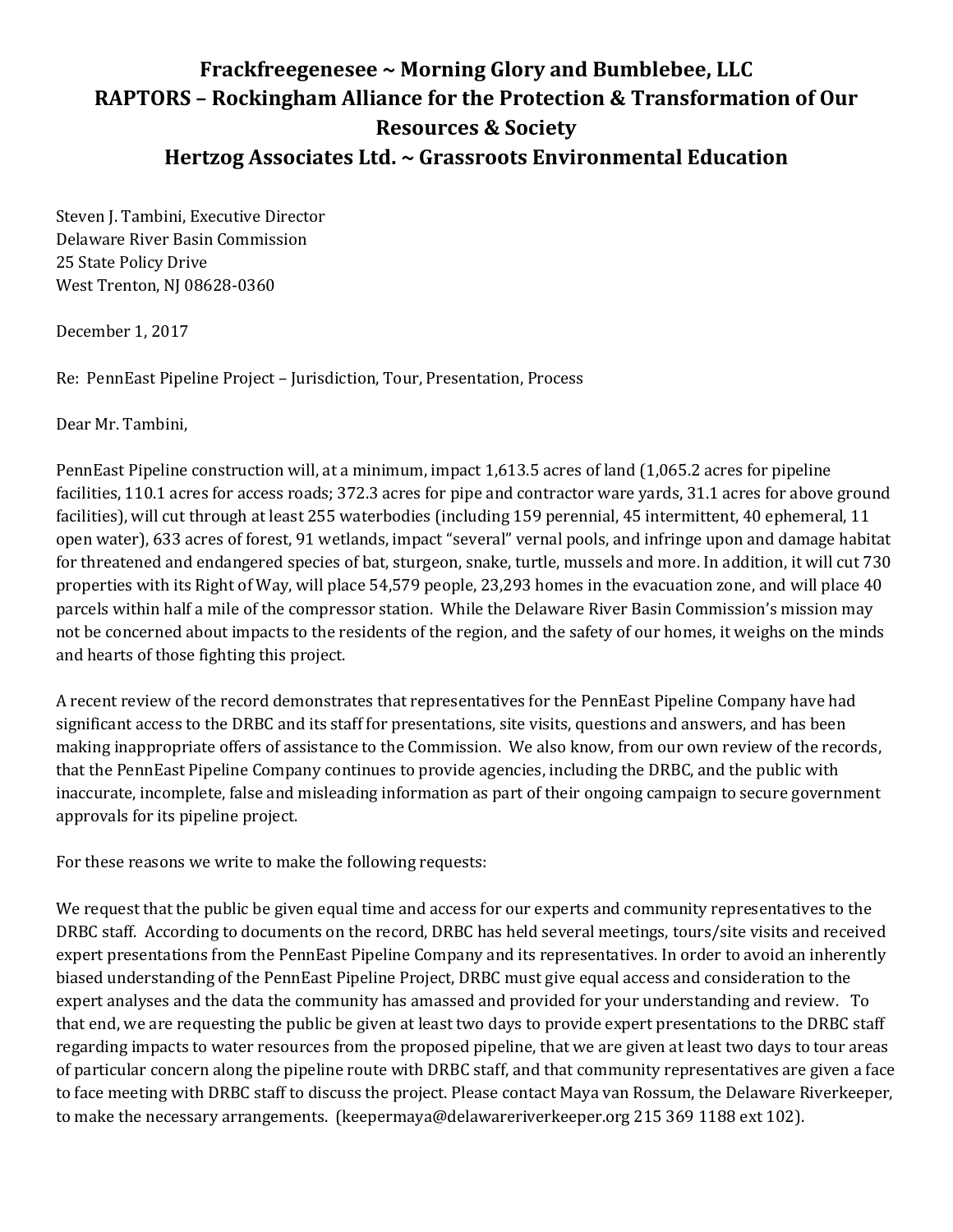We ask you to provide confirmation that the DRBC has rejected PennEast's offer to help review and respond to public comments regarding the project. In a June 2, 2017 email PennEast offered to "help address public comments that the DRBC receives on the Project" i.e. PennEast. It is obvious that PennEast is not an independent entity that would fully, fairly and objectively consider comments offered by the public or other agencies. It is wholly inappropriate for DRBC to, in anyway, rely on PennEast to review, assess, consider and respond to comments submitted from the public and their experts. We would like to see, in writing, confirmation that DRBC has rejected this "offer".

We request a firm written statement of the DRBC's interpretation of the extent of its jurisdiction when it comes to the PennEast Pipeline project so we can understand and respond accordingly. It is clear that PennEast has been fully apprised of the extent to which you intend to exercise your jurisdiction over the project. The public would like equal access to this important information and therefore request that DRBC issue a written statement fully disclosing this information for our benefit and understanding.

We urge you to issue a determination that the information you have received regarding the PennEast pipeline project is significantly deficient, incomplete and in many aspects false and/or misleading and therefore DRBC is deferring further consideration of the project until such time as you have made a formal determination that the application materials are complete.

Finally, we urge you to issue a letter confirming that DRBC does not intend to hold public hearings or issue a draft docket for PennEast until DRBC has made a formal determination that application materials filed with your Commission are complete and fully accurate.

Respectfully requested,

Maya van Rossum, Delaware Riverkeeper Network, Bristol, PA Steven Lubow, Langhorne, PA Adrienne Morgado, Board Member, 350.org Bucks County, Newtown, PA Debbie King, Stockton, NJ Joan L. Farb, Newtown, PA Karen Mitchell, Frenchtown, NJ Sharon Furlong, Spokesperson, Bucks County Sierra Club, Feasterville, PA Sharon Furlong, Spokesperson, Bucks Environmental Action, Feasterville, PA Sharon Furlong, Feasterville, PA Kelly Dejong, Pipersville, PA Beverly Railsback, Lambertville, NJ Eileen Reed, Newtown, PA Olga Vannucci, Pittstown, NJ Mark Pezzati, Andes, NY Donna Elms, Warminster, PA Dorothy Cassimatis, Hillsborough, NJ Laura Lynch, Land Use Issues Coordinator, Sierra Club, New Jersey Chapter, Lawrence Township, NJ Kim Sellon, New Providence, NJ Heather Nelson, Douglassville, PA Aimee Swain, Flemington, NJ Robert Keller, Parsippany, NJ Virginia McRae, Blairstown, NJ Susan Garelik, Swarthmore, PA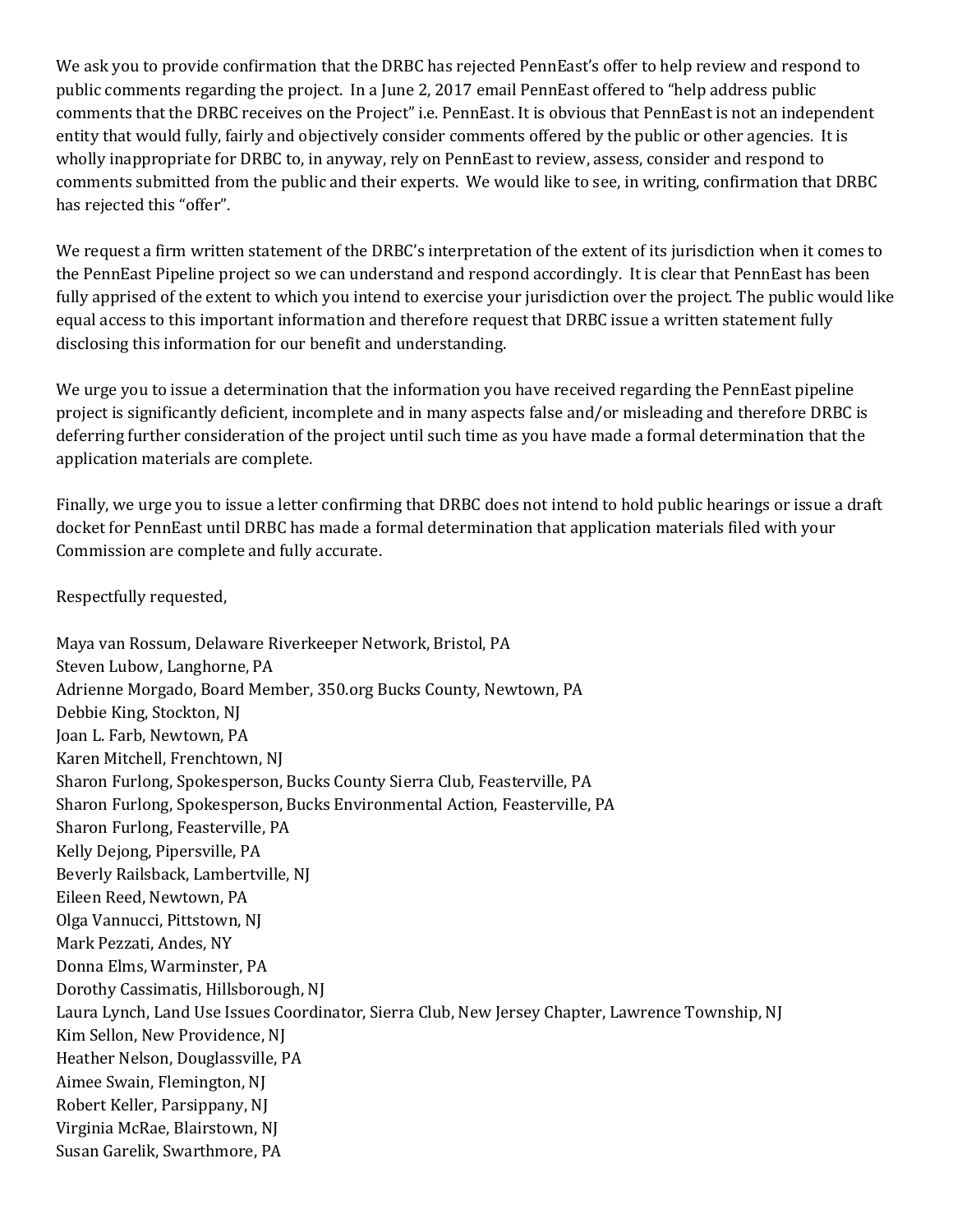Michael Sidey, Middletown, NJ Doug O'Malley, Director, Environment New Jersey, New Brunswick, NJ Miriam Kurland, Williamsburg, MA Sheila Lunger, Unityville, PA Allan Walters, Philadelphia, PA Robert Moore, Yardley, PA Eric Bar, Vestal, NY Megan Peterson, Solebury, PA Lauren Anderson, Hillsborough, NJ Jacalyn Dinhofer, NYC, NY Claude Guillemard, Timonium, MD Elizabeth Montgomery, Norwalk, CT Trina Furgerson, Newtown, PA Patricia Rossi, Levittown, PA Terese Buchanan, Stockton, NJ Sidne Baglini, Malvern, PA Julie Wenskoski, Ottsville, PA Chris Saia, New York, NY Joseph Buchanan, Stockton, NJ Sandra Moskovitz, Princeton, NJ Barbara Newbaker, Delaware Township, NJ Mary Louise Flory, Lawrenceville, NJ Samuel Thompson, Stockton, NJ Kathy Hart, North Caldwell, NJ Patty Brotman, Bala Cynwyd, PA Lloyd Newbaker, Delaware Township, NJ Chuck Graver, Southampton, NJ Bernard Handler, Damascus, PA Wanda Crain, Sidney, NY Anne Carroll, Collingswood, NJ Suzanne Knudsen, Stockton, NJ Miriam Macgillis, Director, Genesis Farm, Blairstown, NJ David Laverne, Dickson City, PA Alina Stevens, Huntingdon Valley, PA Nichole Diamond, Parsippany, NJ Greg Loftus, Paramus, NJ Linda Reik, Livingston Manor, NY Igor Ziedonis, Princeton Junction, NJ Andrea Bonette, Hopewell, NJ Edythe Ann Quinn, Unadilla, NY Mark Kimble, Lambertville, NJ Madeleine Lee, Westfield, NJ Patricia Parker, Lewisburg, PA Catherine Hunt, Monroe, NJ Deborah Andrew, Shelburne, MA Dale English, Dingmans Ferry, PA Martha Edwards, CEO, Tyddyn Glân, Glenmoore, PA Mark Elman, Park Ridge, MD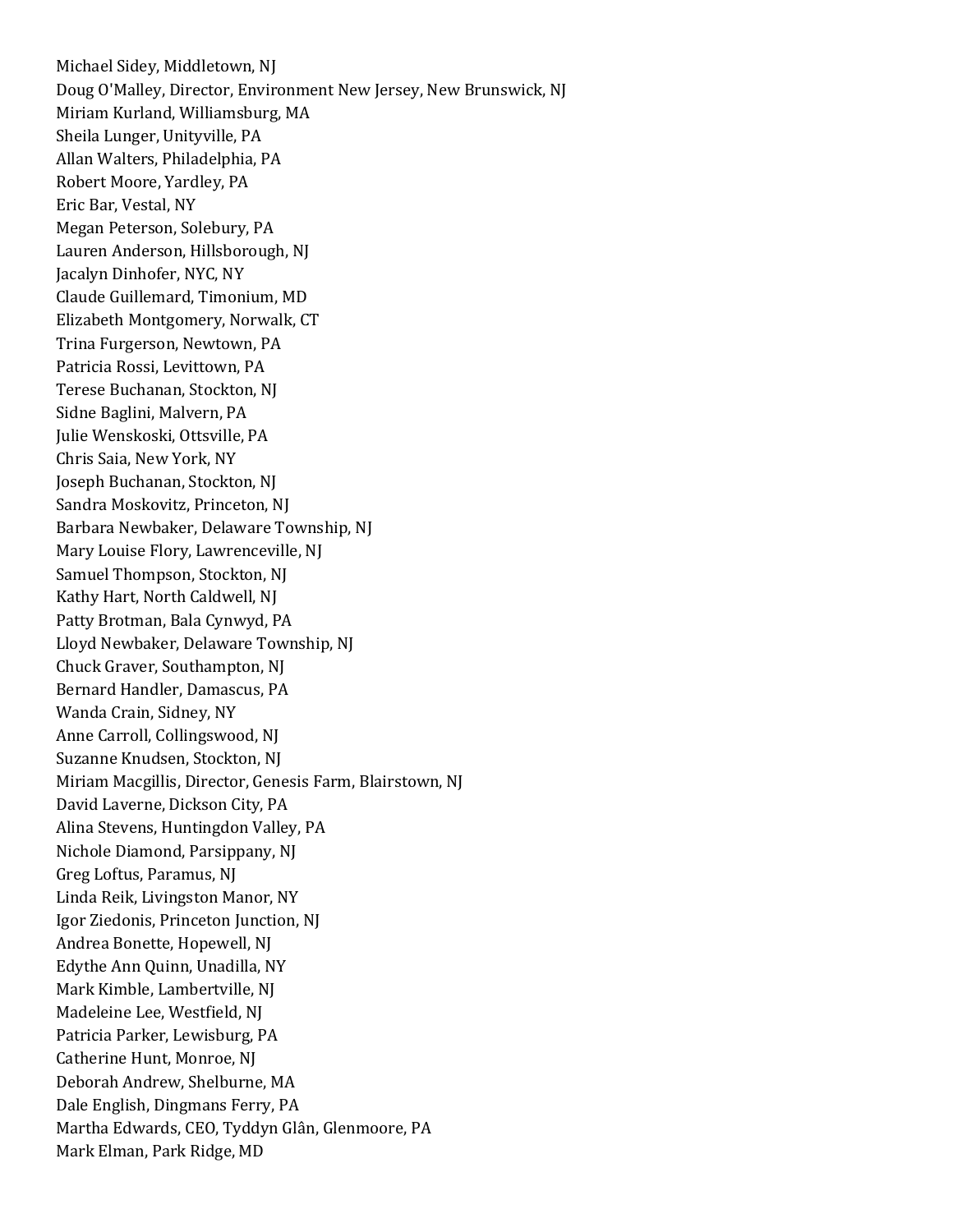Michael Heller, Media, PA Gerson Lesser, MD, Bronx, NY Beverly Foster, Wayne, PA Mary Ann Leitch, Philadelphia, PA Rebecca Berlant, Brooklyn, NY Jennifer Totora, Pitman, NJ Janie Horowitz, River Edge, NJ Grace Ramus, Kingston, NJ Susan Shaak, Reading, PA William Montgomery, Pottstown, PA Vikram Singh Sikand, Weehawken, NJ Andrea Saunders, Bethlehem, PA Juliann Pinto, Philadelphia, PA Anthony Rizzello, Milford, NJ Tony Rice, Orwigsburg, PA Mary Bonos, Stockton, NJ Clifford Phillips, Northfield, MA Susan Hill, Newtown, PA Elaine Hughes, Ambler, PA Laura Mebert, Flint, MI Catherine Harper, Princeton, NJ Robert Rader, Milford, NJ Audrey Braam, Morrisville, PA Mark and Judy Harvey, Great Bend, PA Gloria Picchetti, Chicago, IL Vincent Prudente, Philadelphia, PA Nancy Brothers, Callicoon Center, NY Joyce Benson, Glenside, PA Jennifer Foulk, Chalfont, PA Bernard Greenberg, West Chester, PA Jan Robbins, Stockton, NJ Robert Depew, Doylestown, PA Susan Babbitt, Philadelphia, PA John and Anne Blackford, Durham, PA Tim Hartman, Lambertville, NJ Michael Heffler, Lambertville, NJ Robert Janusko, Bethlehem, PA Brenda Norris, Brookhaven, PA Stephen Victor, Erwinna, PA Paul Riley, Sparta, NJ Mary McMahon, Philadelphia, PA Leslie Roessler, Bethlehem, PA Cathy Urbanski, Chair, Environmental Commission, West Amwell Township, NJ Luc Kuykens, Bethlehem, PA Lorrie Topolin, New Hope, PA Christopher Dunham, Feasterville, PA Thomas Koven, Vice President, Musconetcong Mountain Conservancy, Hampton, NJ Letty Thall, Philadelphia, PA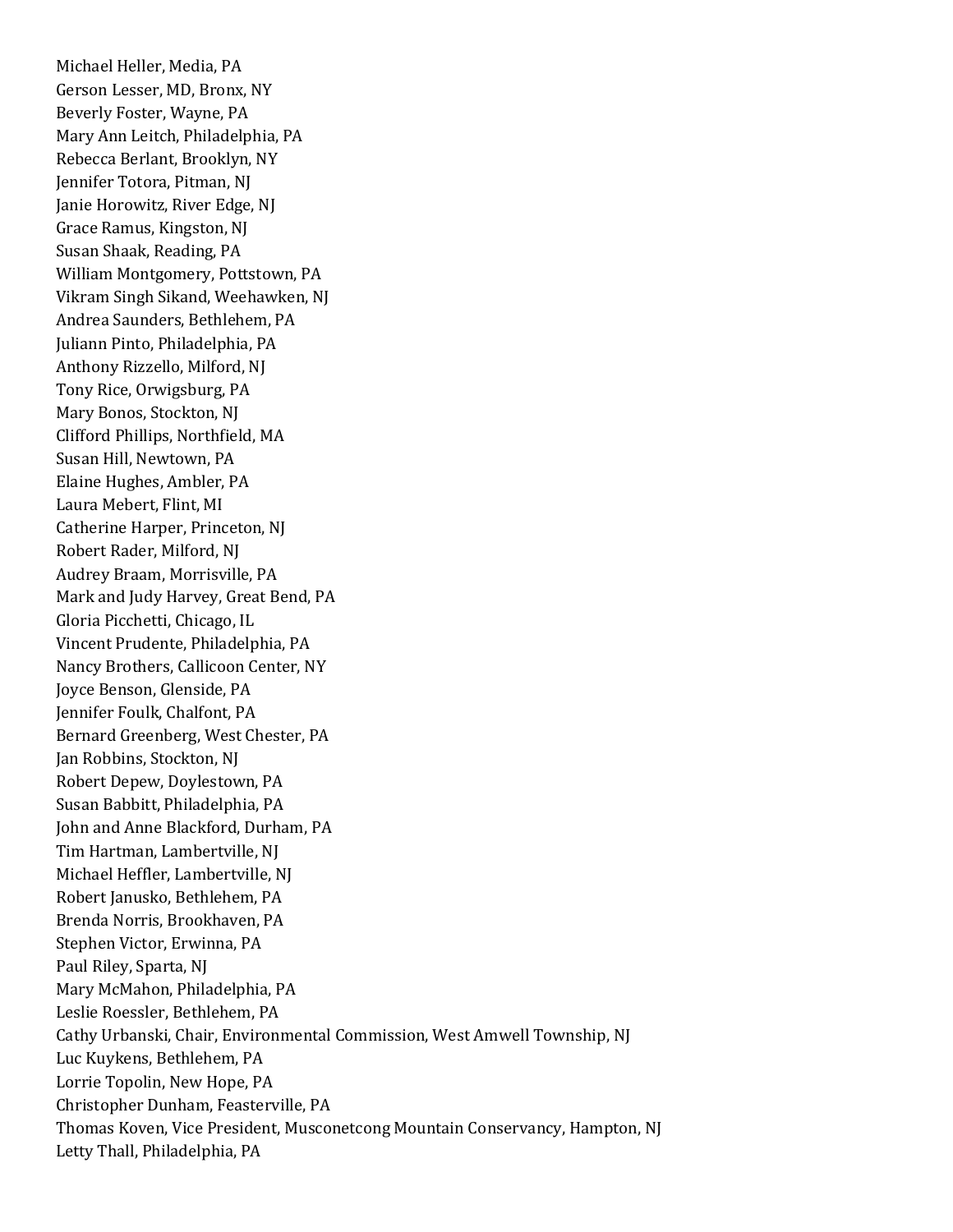Lea Stabinski, Eagleville, PA John Back, Barryville, NY Elizabeth Williams, Easton, MD Hilary Persky, Princeton, NJ Julie Kirsh, Shrewsbury, NJ Aileen McEvoy, Waverly, NY Henry Berkowitz, Sabinsville, PA William Kellner, Lehighton, PA Richard Stoy, Philadelphia, PA Donna Honigman, Lehighton, PA Bill Kellner, Palmerton, PA Betsy Germanotta, Cambridge, MA Mary Uttech, Marathon, NY Mary Anne Mountford, Lambertville, NJ Cheryl Dzubak, Yardville, NJ Heidi Furman, Ewing, NJ Henry Jonas, Hampton, NJ Veronica Cox, Sullivan, NY Patricia Libbey, Philadelphia, PA William Turechek, Otego, NY Karen Norvig Berry, Bethlehem, PA Wilma Caffentzis, New Hope, PA John Bush, Coatesville, PA Barbara Zapatka, Easton, PA Bob Steininger, Phoenixville, PA Paul Hagedorn, Philadelphia, PA Donna Anderson, Upper Black Eddy, PA Lynn Henderson, Stanton, NJ Carl Oerke Jr., River Edge, NJ Jeffrey Shuben, Philadelphia, PA Greg Navarro, Drexel Hill, PA Mary Hrenda, Morrisville, PA Elizabeth Seltzer, Media, PA N. Dumser, Northport, NY David Kagan, Jersey Shore, PA Brion Vallone, Hellertown, PA Anthony Montapert, Ventura, CA Ellis Woodward, Baltimore, MD Lionel Ruberg, Newtown, PA Robert D. Missimer Jr., Malvern, PA Lorenz Steininger, Hohewart, ba Rebecca Canright, Asbury, NJ Ruth A Adams, West Milford, NJ Amy Hansen, Asbury, NJ Mark Canright, Asbury, NJ Zinnia Cardamomum, Hampton, NJ Harriet Grose, Morristown, NJ Chris Peditto, New York, NY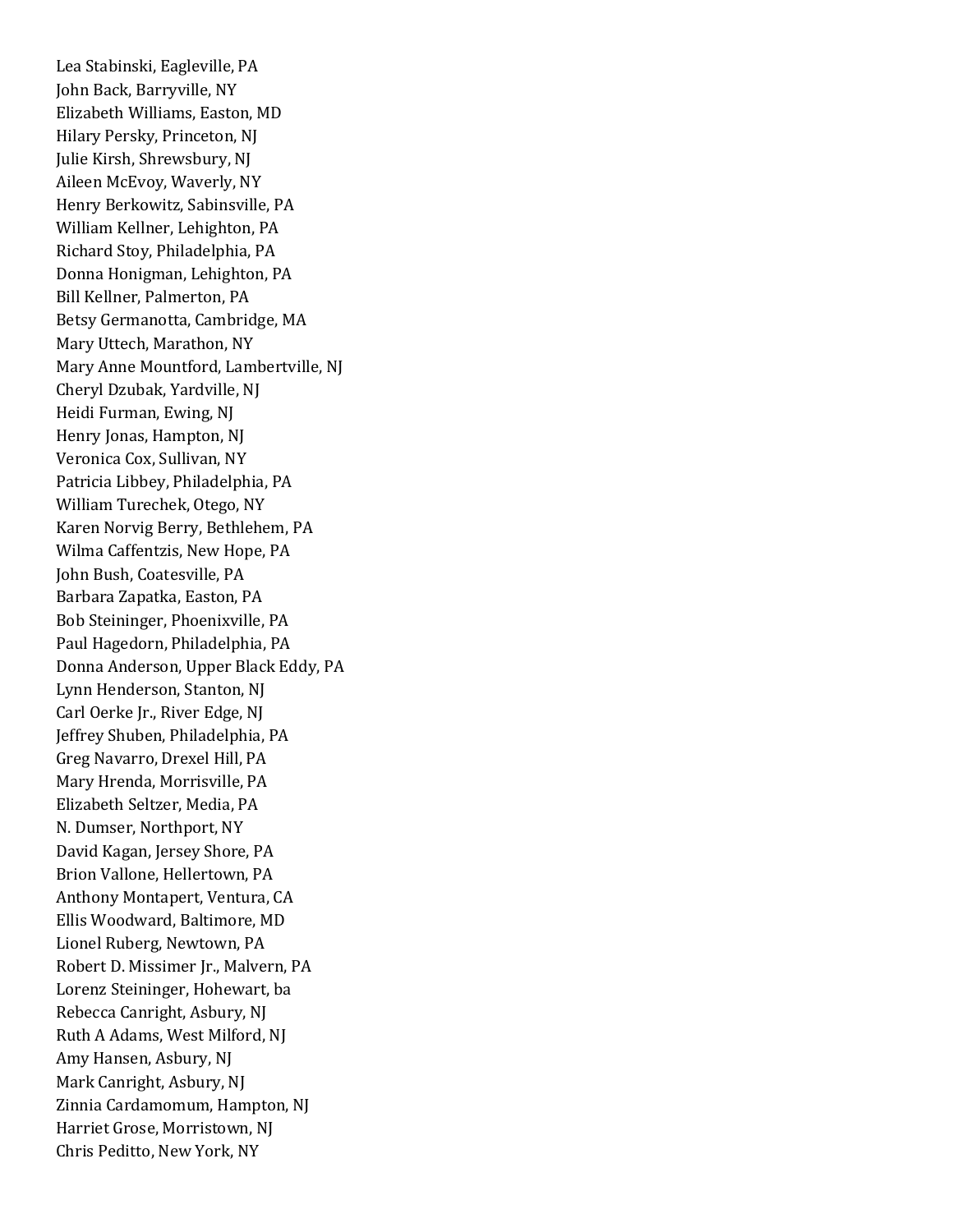Stephanie Eckert, Parsippany, NJ Sheila Gallagher, Easton, PA Thomas Church, Easton, PA Andy Lynn, Pensacola Beach, FL Thomas Brenner, Hollidaysburg, PA Denis Hewitt, Newtown, PA Chris Drumright, Murfreesboro, TN Linda Jones, Cornville, AZ Maude Davis, Mt. Bethel, PA Tom Harris, Burlington, NJ Cassandra Treppeda, Elmsford, NY Michael Carney, Runnemede, NJ Bonnie Stoeckl, Pequea, PA Elizabeth Misner, Glen Spey, NY C.C. Hopf, Upper Black Eddy, PA Rich McFeeters, Hamilton, NJ Park Furlong, Feasterville, PA Barbara J. Spiegelberg, Pequea, PA Phil Dumont, Cranbury, NJ Meredith Lash-Dardia, Westfield, NJ Anne Baumann, Sinking Spring, PA Nina Yentzer, Cochranville, PA Barry Pounder, Sinking Spring, PA Teresa Ecker, Pennington, NJ Susan Jacobi, Pipersville, PA Francine Cohen, Philadelphia, PA Jeanne Held-Warmkessel, North Wales, PA Guy Wagner, Bethlehem, PA Barbara E. Prowker, Upper Black Eddy, PA Mary Holmes Giorlando, Belvidere, NJ Jean Publiee, Flemington, NJ Jim Kaff, Newtown, PA A. Joseph Baumhauer, Upper Black Eddy, PA Janet Cavallo, Secane, PA Patricia Chichon, Lambertville, NJ Jean Fellows-Johansson, Cream Ridge, NJ Diana Evans, Frenchtown, NJ Andrea Giardina, Phoenixville, PA Kathie E. Takush, Reading, PA Stephen Hirsch, Spring Lake, NJ Joan Farber, New York, NY Stephen Chuckra, Vice President, Lehigh River Stocking Association, Lehighton, PA Jody Williams, Stockton, NJ William Reitsma, Lackawaxen, PA Michael Doyle, Upper Black Eddy, PA Brad Yentzer, Ithaca, NY Neil Jesiolowski, Upper Black Eddy, PA Mary O'Malley, Washington, NJ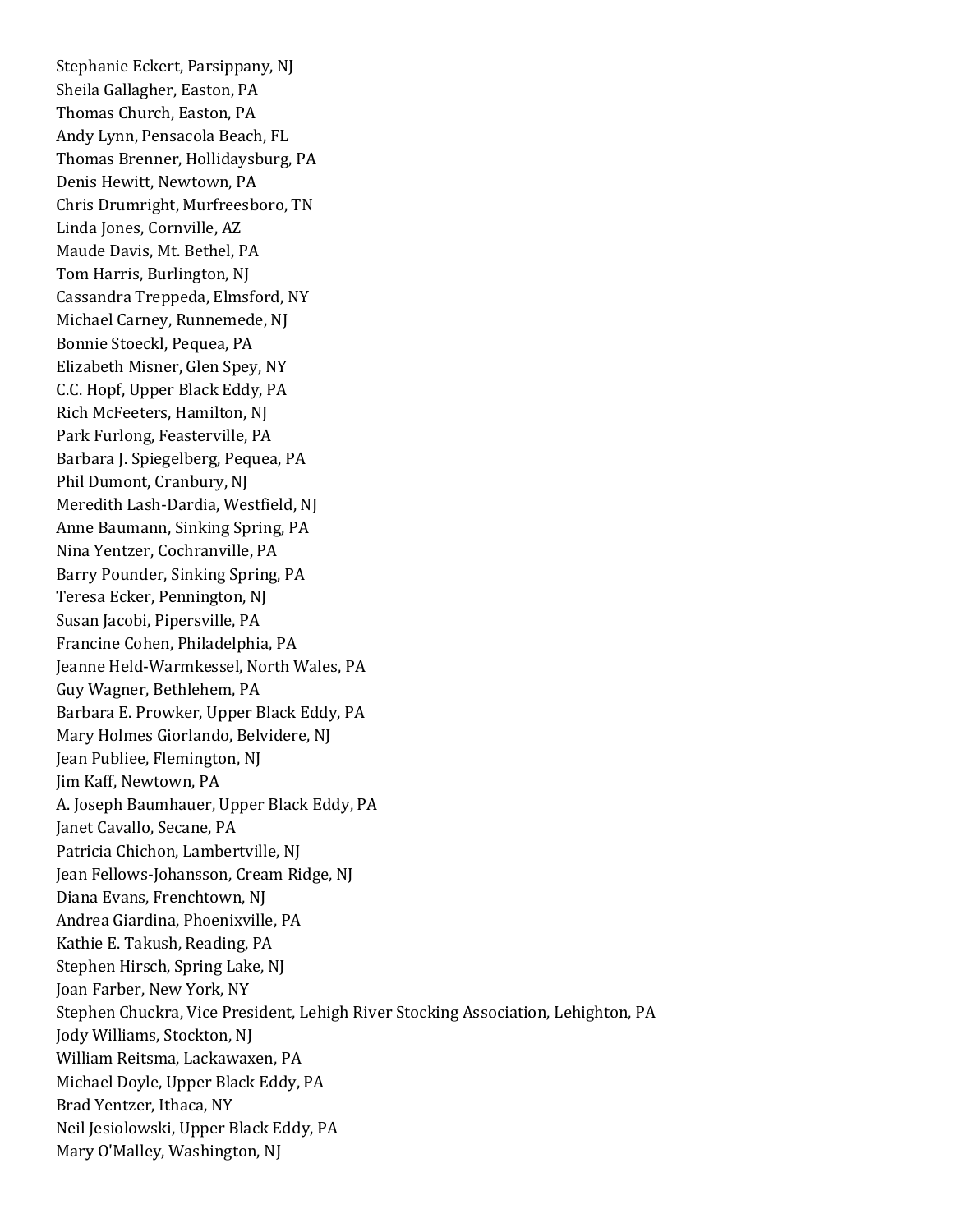James Andrews, Hopewell, NJ Sophia Nekoranik, Yardley, PA Linda Heindel, Easton, PA Barbara Silverstein, Mansfield, PA L. Ulrich, Stockton, NJ Michele Lynham, Philadelphia, PA Leona and George Fluck, Robbinsville, NJ Bernice Wahl, Milford, NJ Frank Wahl, Milford, NJ Catherine Smith, Media, PA Brian Resh, Pequea, PA Kathleen Steele, Princeton, NJ Gary Hinesley, Stockton, NJ John Swanson, Cherry Hill, NJ Stephen Troyanovich, Florence, NJ John McVeigh, Upper Black Eddy, PA Barbara Jarmoska, President, Project Coffeehouse, Montoursville, PA Edward Kelly, Lambertville, NJ Jon Wood, La Valle, WI Judy Luther, President, Informed Strategies, LLC, Ardmore, PA Michelle Winn, Bryn Mawr, PA Nathan Boon, Jenkintown, PA Sharon Mendelson, Kintnersville, PA Karen Baldino, Lambertville, NJ Ada Brunner, Linden, NJ Jean Hricik, McDonough, NY Andrew McGrath, Philadelphia, PA Mary Shafer, Riegelsville, PA Andrea Zinn, Brooklyn, NY Virginia Tamuts, Mays Landing, NJ Betty Ruger, Pennington, NJ William Tinsman, President, Paunacussing Watershed Association, Lumberville, PA Shannon Pendleton, Principal, Sanderson Architectural, Lahaska, PA Stephanie Jones, Sergeantsville, NJ Charlie Fisher, Stockton, NJ Mary Tiebout, Pipersville, PA Donald Ament, Leola, PA Aaron Fumarola, Homer, NY Francesca Testa, Lancaster, PA Micheal Marschewski, Easton, PA Lorraine Crown, Holland Township NJ Citizens Against the Pipeline, Milford, NJ Thomas and Patricia Willis, Warminster, PA Kelly Steven, Stockton, NJ Richard Hunt McNutt, President, Tidewaters Gateway Partnership, Inc., Pipersville, PA Jill Arbuckle, Little Falls, NJ Norman Torkelson, Stockton, NJ Ruth Bowers, Stockton, NJ Debbie Smith, Upper Black Eddy, PA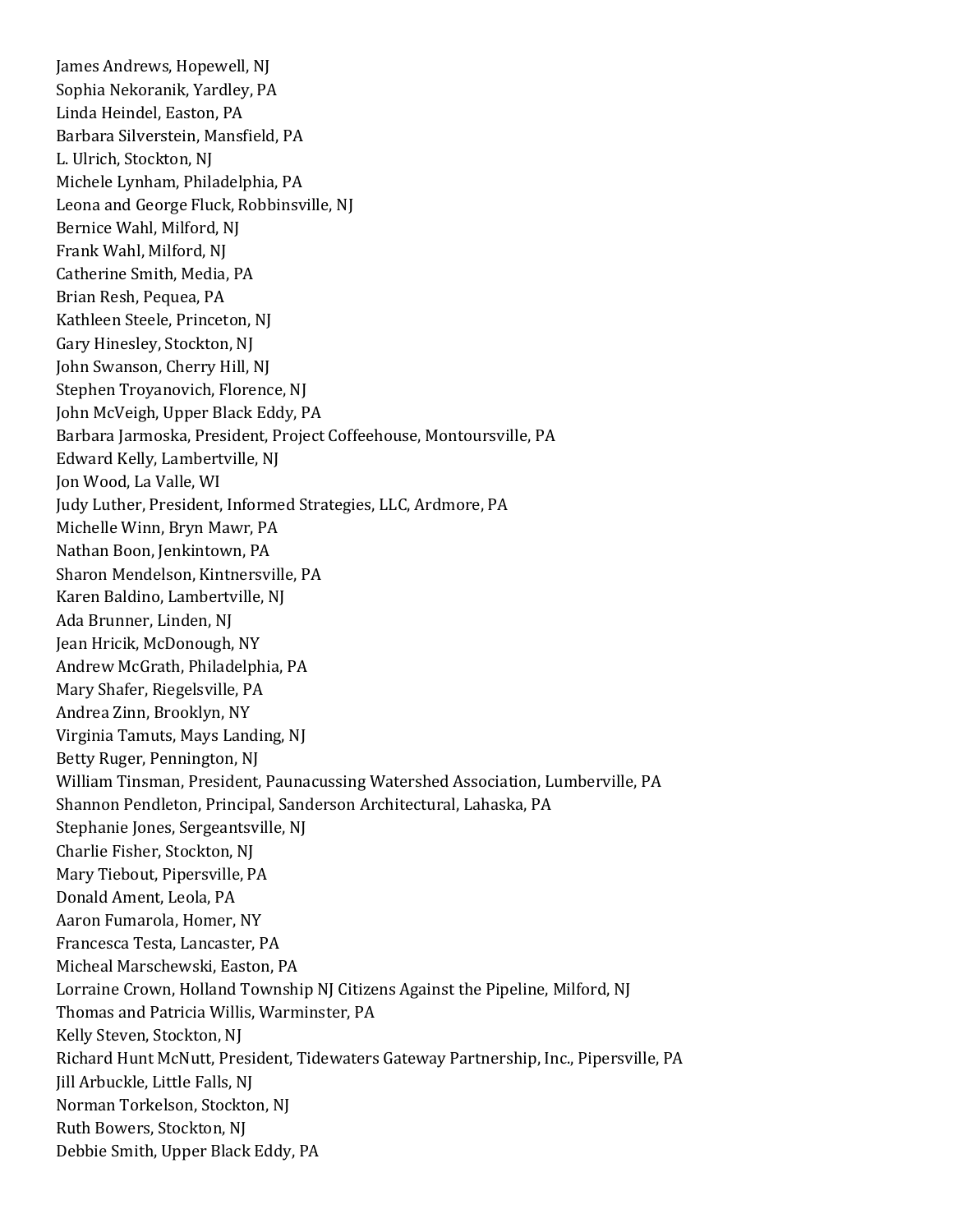Susan Weaver, Allentown, PA Kate Sherwood, Long Beach, NY Lois L. Harrod, Hopewell, NJ Melissa Haines, Aston, PA Edward George, Milford, NJ Don Hawkins, North Braddock, PA Danielle Charney, Santa Monica, CA Paul Zazow, Chalfont, PA Phyllis Chambers, Pottstown, PA Elaine Clisham, Secretary, Board of Trustees, Indivisible Lambertville-New Hope, Lambertville, NJ Cynthia Sternfeld, Lambertville, NJ Marie Curtis, Oakhurst, NJ Roger Keller, Vice Chair, Supervisor, Bridgeton Township Board of Supervisors, Upper Black Eddy, PA David Plank, New Milford, PA Mary Anne Borge, Lambertville, NJ Steve Picerno, Ewing, NJ E. Binstead, Narberth, PA Mary Anne Cohen, Whippany, NJ Claire Taylor, Stockton, NJ Scott Simon, Stockton, NJ Bernard Beck, Mongaup Valley, NY John Kashner, Trenton, NJ Gerald Stutts, Upper Black Eddy, PA Denise Stutts, Upper Black Eddy, PA Evan Stutts, Upper Black Eddy, PA Dylan Stutts, Upper Black Eddy, PA N.R. Stutts, Upper Black Eddy, PA Isabel Starkey-Jones, Sergeantsville, NJ Barbara Wingel, Frenchtown, NJ Mark Harris, Horsham, PA Barbara Gavey, Bogota, NJ Ronald Sebastianelli, Jessup, PA John W. Parana, Johnsonburg, PA Diane Burke, Rumson, NJ John Burke, Rumson, NJ Leslie Sauer, Sergeantsville, NJ Joan Warner, Lambertville, NJ Gary Warner, Lambertville, NJ Michael Pressel, Pennington, NJ M. Higgins, Kunkletown, PA Ann Bernstein, Morristown, NJ Kathleen Seltzer, Hillsborough, NJ Joseph Quirk, New York, NY Renee Prince, Lambertville, NJ Marlena Lange, Middletown, NY Sue Begent, Lambertville, NJ Beverly Solomon, Haddonfield, NJ Ann Finneran, Hurleyville, NY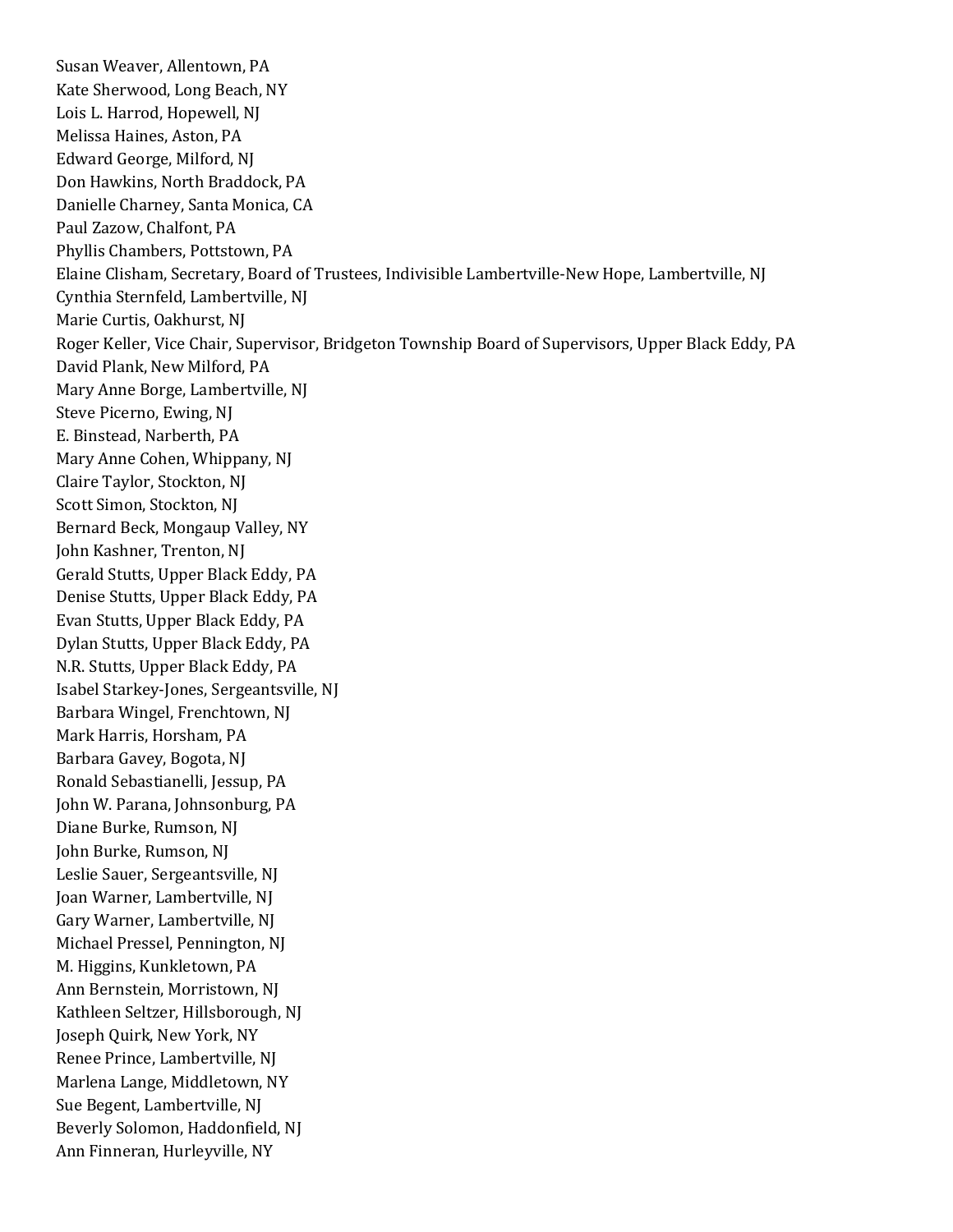Susan Meacham, Milford, NJ Rosemary Frain, Holland, PA Aletheia Fkiaras, Southampton, PA Leslie Birch, Philadelphia, PA Kim Robinson, Lambertville, NJ Emma Angele Switzler, Stockton, NJ Ann Marie Austin, Frenchtown, NJ Charles Eppinger, Saylorsburg, PA Mark Korman, Milford, NJ Sandra Simpson, Hillsborough, NJ Rhea Landig, Executive Director, Species Alliance, Pittstown, NJ Elizabeth Shober, Lafayette Hill, PA Mary Coffey, Stockton, NJ Gregory Frick, Rosemont, NJ Arleen Spota, Milford, NJ Robert Cross, Williamsport, PA Stacy Carr-Poole, Executive Director, Bucks County Audubon Society at Honey Hollow, New Hope, PA Alice Orrichio, Milford, NJ John Orrichio, Kintnersville , PA Mark Mikulak, Montclair, NJ Ernie Tistan, Somerville, NJ Theresa Tistan, Frenchtown, NJ Steve Orrichio, Scotch Plains, NJ Frank Puzzo, Little Ferry, NJ Rosalind Westlake, Stockton, NJ Steven Smotrich, Stockton, NJ Nancy Small, Upper Black Eddy, PA J. Isaacs, Doylestown, PA Elaine Kline, Lambertville, IL Marylou Ferrara, Hopewell, NJ Ray King, Philadelphia, PA Edward Thornton, Swarthmore, PA Daria Karas, Flemington, NJ Angela Karas, Flemington, NJ Kenneth Smith, Milford, NJ Kristin Bergquist, Stockton, NJ Bonnie Adler, Milford, NJ Margaret Kelly, Lambertville, NJ Cheryl Clark, Lambertville, NJ Michael Manley, Yardley, PA Sanci Tenney, Revere, PA Elycia Lerman, Lambertville, NJ Ryan Dodson, Lancaster, PA Karen Feridun, Founder, Berks Gas Truth, Kutztown, PA Stephen Garofalini, Stockton, NJ Deirdre Ely, Stockton, NJ Michelle Hoff, Allentown, PA Vanessa Rainford, Milford, NJ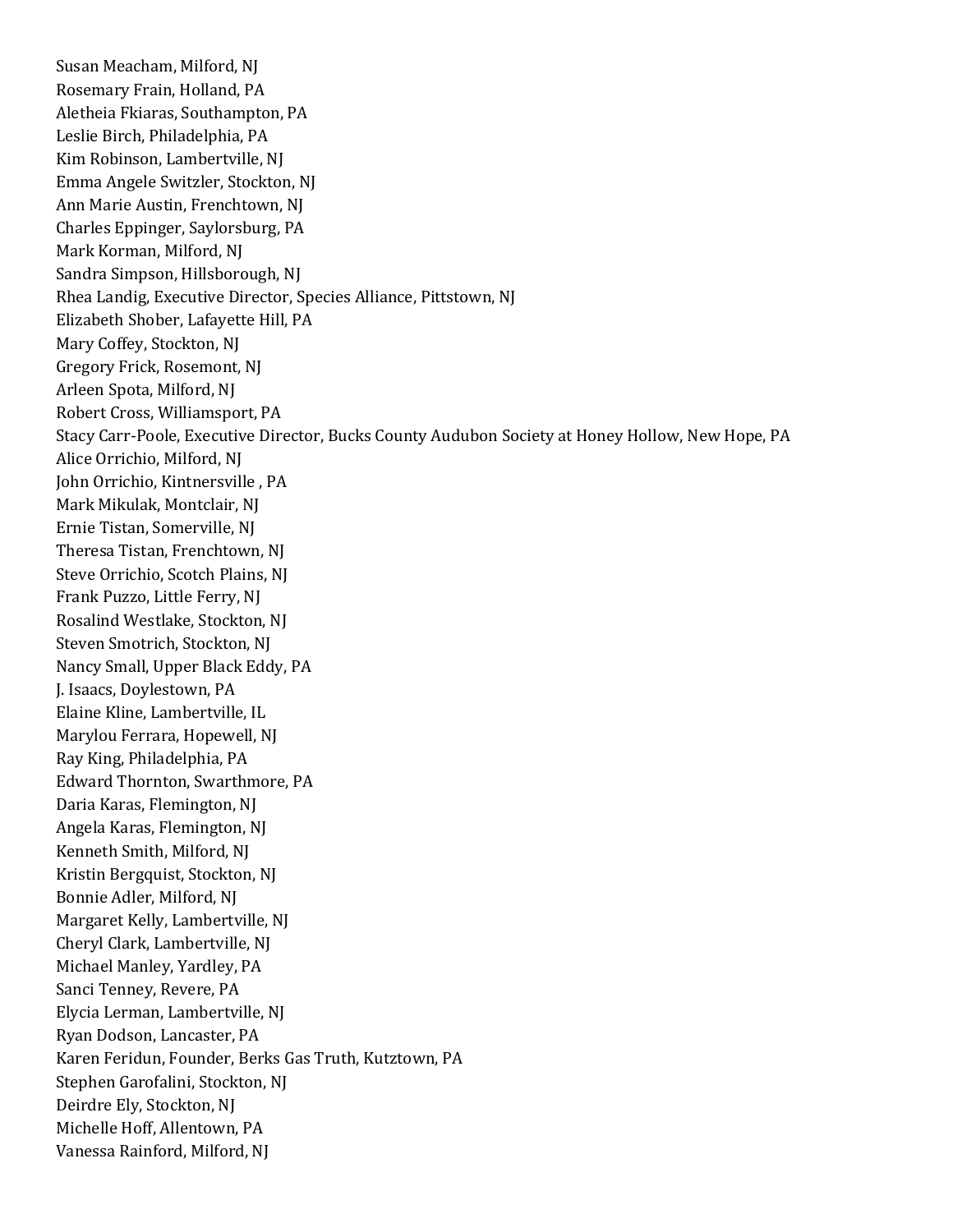Michelle Henkin, Frenchtown, NJ Sari Decesare, Pennington, NJ Mary Ann Barrett, Easton, PA Denise Lytle, Fords, NJ Arianne Elinich, Coopersburg, PA Dana Christensen, Easton, PA Theodore H. Johnson Iii, Lambertville, NJ Dorothy Bedford, Valley Forge, PA Donna Bookheimer, Douglassville, PA David Pringle, NJ Campaign Director, Clean Water Action, Trenton, NJ David Benner, New Hope, PA Donna Weeast, Bangor, PA Carol Tistan, Frenchtown, NJ Stan Smith, Bangor, PA Linda Grutzmacher, Philadelphia, PA Cindy Mehallow, Newtown Square, PA Lydia Garvey, Clinton, NJ Cheryl McVey, Stockton, NJ Carla Kelly-Mackey, Stockton, NJ Elizabeth Peer, Lambertville, NJ Debra Bradley, DTCAP Board Member, Delaware Township Citizens Against the Pipeline, Delaware Township, NJ Diane Smith, New Hope, PA Peter Pray, Felton, DE Louise Hartman, Lambertville, NJ Michael Keady, Holland Township, NJ Shane Worth, Washington, DC Jerry Duffy, Warminster, PA Joan Kager, Stockton, NJ Dennis Kager, Stockton, NJ Lynda Manna, Stockton, NJ Sarah Caspar, Downingtown, PA Diana Dell, Stockton, NJ Lisa Aron, Stockton, NJ Raymond Aron, Stockton, NJ John Bradley, Delaware Township, NJ Kelley Nelson, Avenel, NJ Anne Backlund, Secretary, Soaring Eagle Campground, Equinunk, PA Sharon Mayo, Ringoes, NJ Donna Yavorsky, Warren, NJ Jane Frantz, Bordentown, NJ Robert Mountford Jr., Lambertville, NJ James Simister, Riegelsville, PA Kelly Taylor, Lawrenceville, NJ Diane Walker-Torkelson, Stockton, NJ Jan Filios, Newtown, PA Erin Mills, Branchville, NJ Janelle Hock, Nazareth, PA Siobhan Spears, Phillipsburg, NJ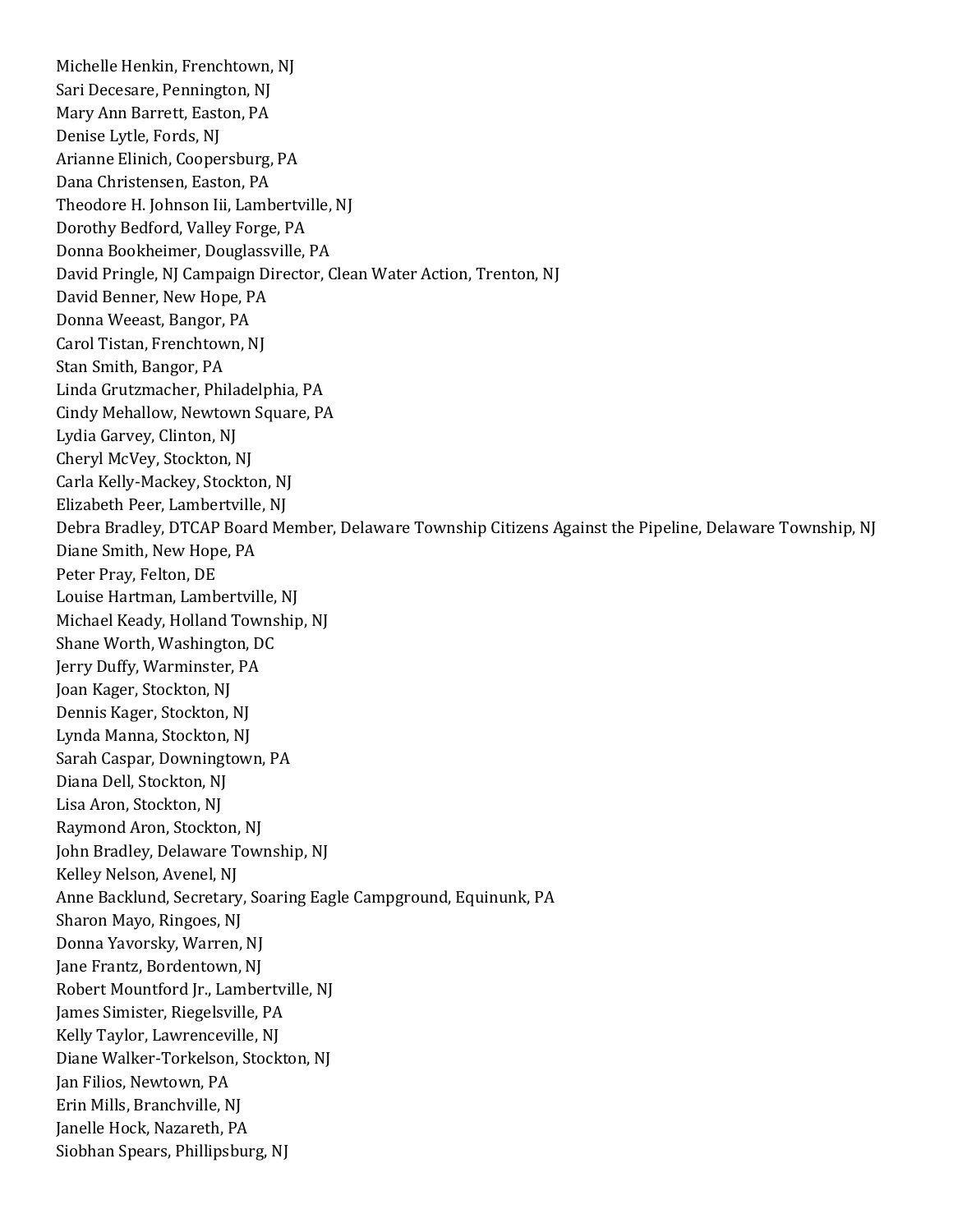Luci Adams, Newtown, PA Rosemarie Brenner, Rosemont, NJ Shawn Rykaczewski, Stratford, NJ Andria Nelson, Easton, PA Annette Iasiello, Danielsville, PA Vivienne Simon, Northampton, MA Laura Mirsky, Milford, NJ Kenneth Collins, Newton, NJ Gloria Fulham, Jackson, NJ Lori Hilbert, Danielsville, PA Sarah Doyle, Frenchtown, NJ Mack David, Allentown, PA Nicole Vargas, Frenchtown, NJ Kristina Linden, Upper Black Eddy, PA Trellan Smith, Co-Founder, Concerned Residents of Oxford, Oxford, NY Julia Ferris, Upper Black Eddy, PA Heather Bishop, Bethlehem, PA Rich Toth Jr., Stockton, NJ John H. Adams Jr, Berlin, NJ Sarah Parente, Hellertown, PA Kathleen Weber, Easton, PA Colleen Monk, Stop PennEast Pipeline, Bloomsbury, NJ Donna Davila, Trenton, NJ Ruth Kjaer, Frenchtown, NJ Amy Novack, Stockton, NJ K. Williams, Lambertville, NJ Maryann Briede, Milford, NJ Maryann Castka, Albrightsville, PA Tracey Emrey, Owner, Fusion Pilates & Physical Therapy, Titusville, NJ Jodi Markowski, Frenchtown, NJ Keith Babbitt, Warwick, MA M. Neville Wall, Owner, Exodus Acres, Northfield, MA Dana Jones, Mt. Laurel, NJ Patricia O'Brien, Yardley, PA Lauren O'Neill, Lambertville, NJ Beatrice Gahman, Riegelsville, PA Howard Lopshire, Stockton, NJ Dorothy Lopshire, Ringoes, NJ Mary Azam, Three Bridges, NJ Kris Tregnan, Newtown, PA Michelle Gerhart, Newtown, PA Lisa Meehan, Saylorsburg, PA Micahel Zavoda, Ottsville, PA Susan Britton Seyler , Chester Springs, PA Brenda Spingarn, Stockton, NJ Dean Escue, Milford, NJ Geri Siwulec, Lambertville, NJ Ramona Hillier-O'Hara, Frenchtown, NJ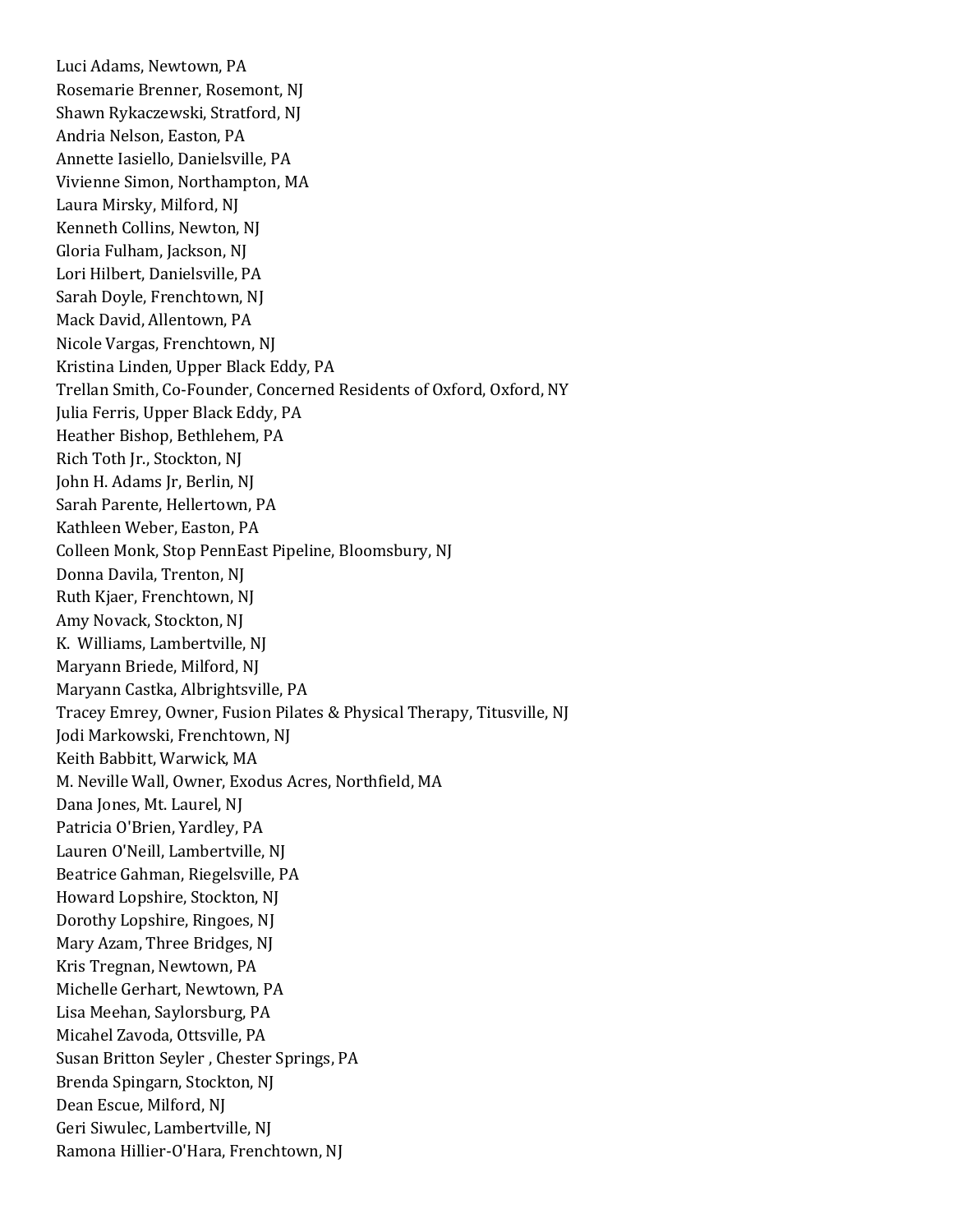Felicia Lewis, Philadelphia, PA Susan Data-Samtak, Bedminster, NJ C. Sharyn Magee, President, Washington Crossing Audubon Society, Pennington, NJ Maureen Syrnick, Kingwood Citizens Against the Pipeline, Stockton, NJ Harm Pump, Stockton, NJ Andrew Beck, State College, PA Jane Wuerstle, Kintnersville, PA Greg Wuerstle, Kintnersville, PA Deborah Scoblionkov, Philadelphia, PA Catherine Pike, Pennington, NJ Erin Mayo, Ewing, NJ Andrea Kenyon, Stockton, NJ Chris Farley, Ambler, PA Mary Tolmie, Stockton, NJ M Ramsey, Clayton, NC Carmen Corrales, Stockton, NJ Gail Kulur, Hillsborough, NJ Kimberly Herslow, Owner, Upper Creek Farm, Stockton, NJ Nancy Tate, Coordinator, LEPOCO Peace Center, Bethlehem, PA Thomas Kowalczyk, Lambertville, NJ Dean Hawkey, Orefield, PA Dolores Ellis, Milford, NJ Franklin Fenner, Danielsville, PA Arianne Elinich, Founder, Bucks County CCAP, Coopersburg, PA Carla Mau, Lambertville, NJ Nina Baker, York, PA Arthur Satter, Beach Lake, PA Davina Lapczynski, Milford, NJ Daniel Plummer, Chairman, Friends of the Upper Delaware River, Hancock, NY Stephen Santanello, Pennington, NJ Meredith Elinich, Coopersburg, PA Wendi Zychowka, Bordentown, NJ Janis Burenga, New Hope, PA David Hall, Lawrenceville, NJ Richard Karas, Flemington, NJ Adam Karas, Flemington, NJ Vincent DiBianca, Founding Partner, DiBianca Associates, LLC, Stockton, NJ Vincent DiBianca, Stockton, NJ Vincent DiBianca, Trustee, Homeowners Against Land Taking (HALT), Sergeantsville, NJ Patricia Oceanak, New Hope, PA Jessica Keener, New Hope, PA David Laveman, Founder, Laveman Associates, New Hope, PA George Eckelmann, Stockton, NJ Michelle Sandrow, Flemington, NJ Richard DiBianca, Ridgewood, NJ Sarina DiBianca, Blackwood, NJ Amy Waldor, Skillman, NJ Eric Sandrow, Flemington, NJ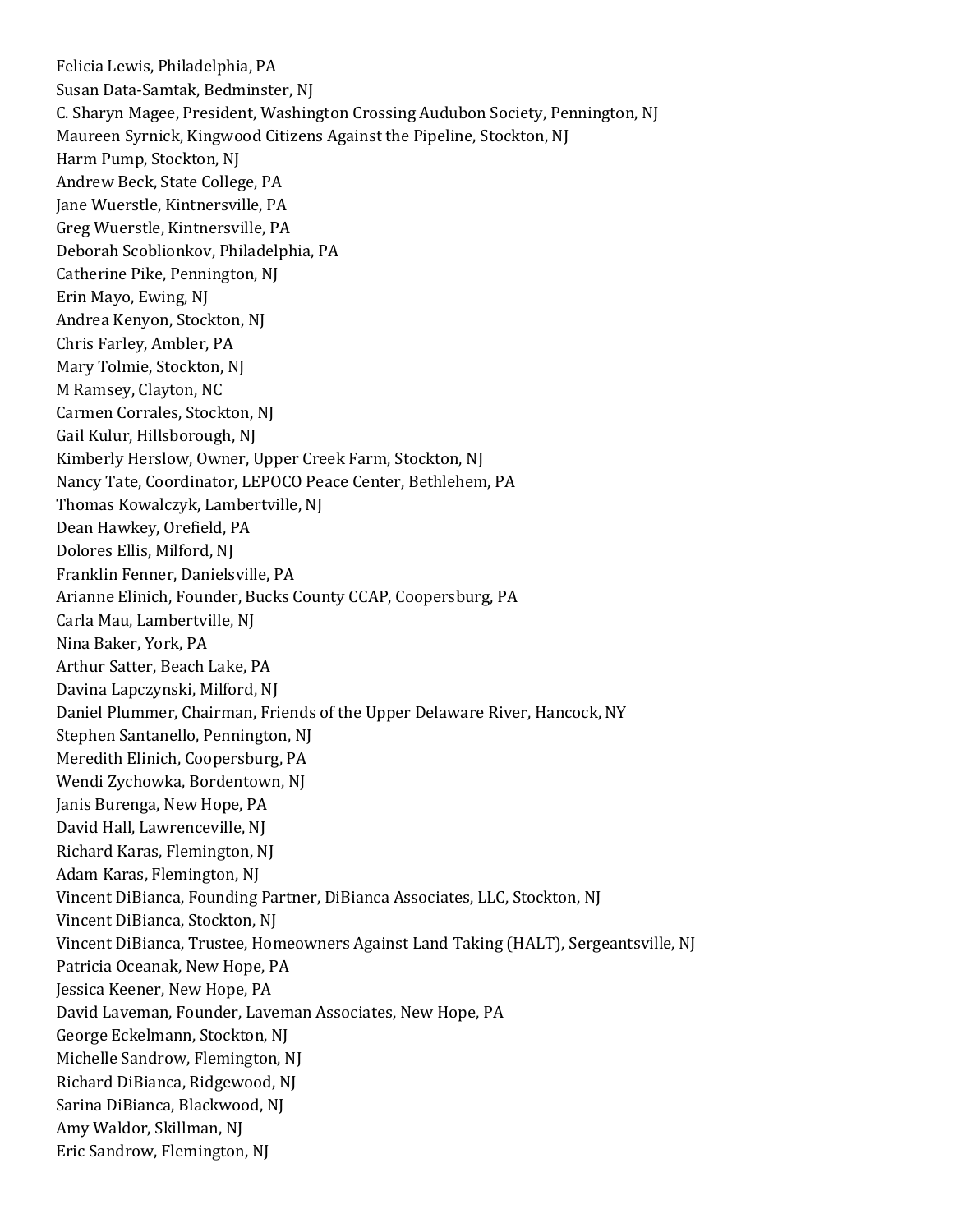Gloria Stone, Flemington, NJ Daniel Pace, Pennington, NJ Susan Lockhart, Hillsborough, NJ Anna Marie Iati, Skillman, NJ Reid Bryant, Stillman, NJ Ingrid Seadler, Formerly Hopewell, NJ Betty Jane Biache, Ringoes, NJ Julia Purtill, Hopewell, NJ Edward Bennett, Stockton, NJ Jennifer Ghannam, Hopewell, NJ Susan Barnes, Flemington, NJ Vivian Ford, Newtown Square, PA Anthony DiBianca, Holland, PA Gretchen Oberfranc, Princeton, NJ Evan Acuna, Pennington, NJ Richard Constantine, Newtown Square, PA Roger Thorpe, Hopewell, NJ Donna Coleman, Lambertville, NJ Nancy Amidon, Hopewell, NJ Mark Yearick, Hillsborough, NJ Elaine Chromeck, East Amwell, NJ David Palmer, Hopewell, NJ Michelle Baker, Skillman, NJ Andrew Lloyd, Hopewell, NJ Sallie van Merkensteijn, Philadelphia, PA Caroline Katmann, Executive Director, Sourland Conservancy, Hopewell, NJ Caroline Katmann, Hillsborough, NJ Emily Mastropietro, Flemington, NJ Chizuko Walter, Hillsborough, NJ Mandy Leith, Mercerville, NJ Diana Johnston, Skillman, NJ William Ninke, Flemington, NJ Patsy Wang-Iverson, Stockton, NJ Karen Freundlich, Princeton, NJ Dan Rappoport, Princeton, NJ Angel Garcia, Long Valley, NJ James Amon, Lambertville, NJ Illona McSparin, Lambertville, NJ Kati Kertesz, Titusville, NJ Amy Brilhart, Flagtown, NJ Alexandra Radbil, Princeton, NJ William Kunkel, Newtown, PA Melanie Merla, South Brunswick, NJ Dave Purdy, Hopewell, NJ Eileen Stokley, Lawrenceville, NJ Janice Zuzov, Lambertville, NJ June Vester, Titusville, NJ Jacquelyn Barth, Belle Mead, NJ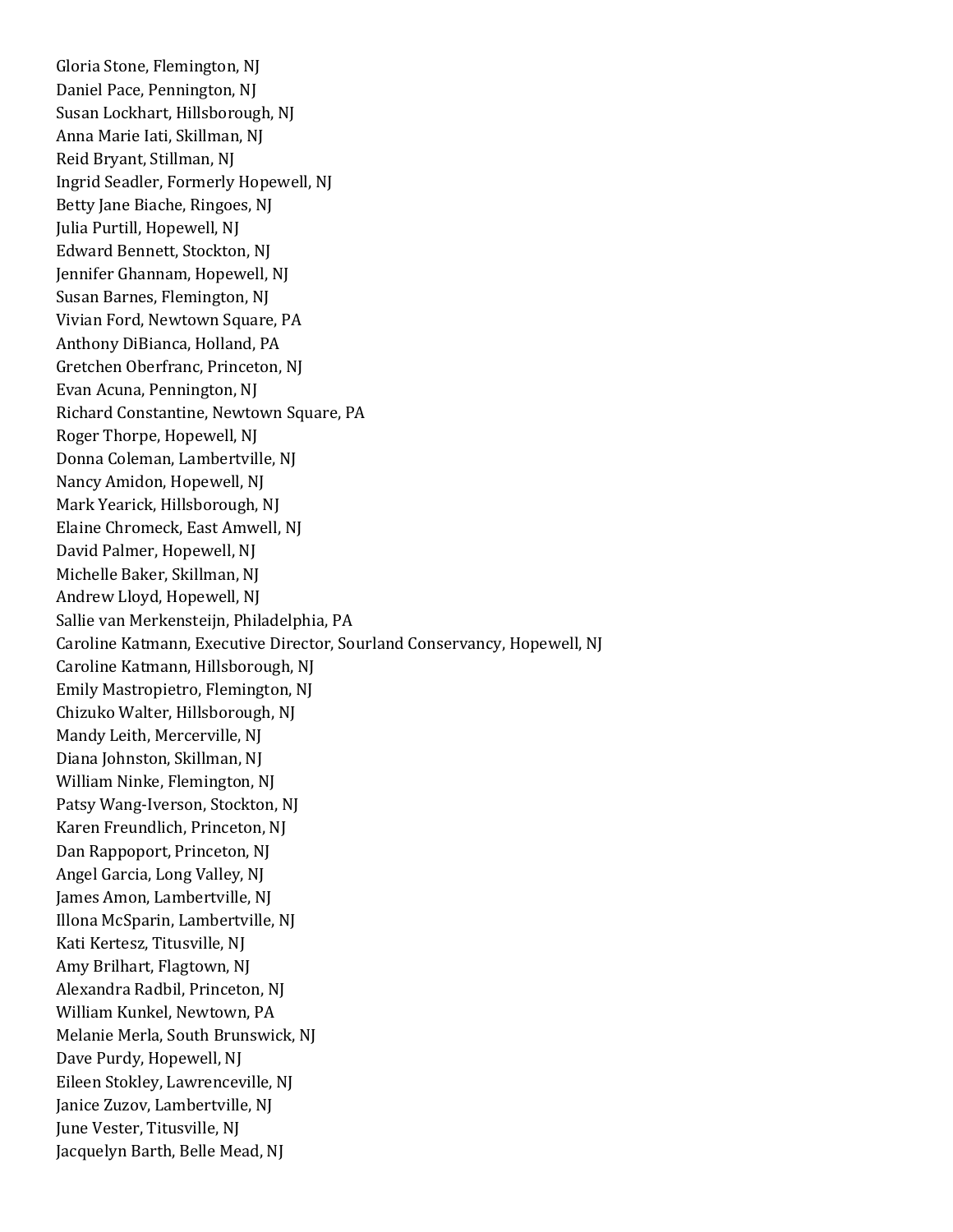Joanna Fiori, Blawenburg, NJ Alexandre Bennett, Pennington, NJ David Carroll, Lawrenceville, NJ James Heidere, Skillman, NJ John Buck, Hopewell, NJ David Jones, Princeton, NJ Raymond Croot, Hillsborough, NJ Hollis Fitch, Skillman, NJ Bill Stern, Plainsboro, NJ Glorianne Robbi, Hopewell, NJ Sarah Katzenbach, Hopewell, NJ Birger Joehnk, Princeton, NJ Lena Struwe, Skillman, NJ Edward Groth, Pennington, NJ William Foelsch, Hillsborough, NJ Bodo Baltycki, Titusville, NJ Susan McGrath, Stockton, NJ John Beggiato, Hillsborough, NJ Tom Ogren, Lambertville, NJ Alison Sommers-Sayre, Lambertville, NJ Isabella Deanglis, Skillman, NJ Helene Heather, Lawrenceville, NJ Scott Simmel, Hopewell, NJ Michael Delamere, Pennington, NJ Janice Lovegrove, Bethlehem, PA Maria Rossi, Hillsborough, NJ Darlene Waldrop, Bethlehem, PA Cheri Stead, Somerset, NJ Anita Bhala, Pennington, NJ Erica Johanson, Hopewell, NJ Irene Ey, Hopewell, NJ Kathleen McGuire, Trenton, NJ Timothy Jost, New Hope, PA Daryl Krasnuk, East Brunswick, NJ Beth Gershon, Hopewell, NJ David Milewski, Milford, NJ Tom Miller, Hamilton, NJ Angelo S Ferrante, Lambertville, NJ Annie Prince, Coopersburg, PA Michael Lawton, Ocean View, DE Martha Heywood, Lambertville, NJ Mare McClellan, New Hope, PA Susan Verbalis, Fountain Hill, PA Marian Young, Skillman, NJ Kim Luke, Cranbury, NJ Peter Fengler, Lambertville, NJ Catherine Schaeder, Princeton, NJ Danielle Janiszewski, Stockton, NJ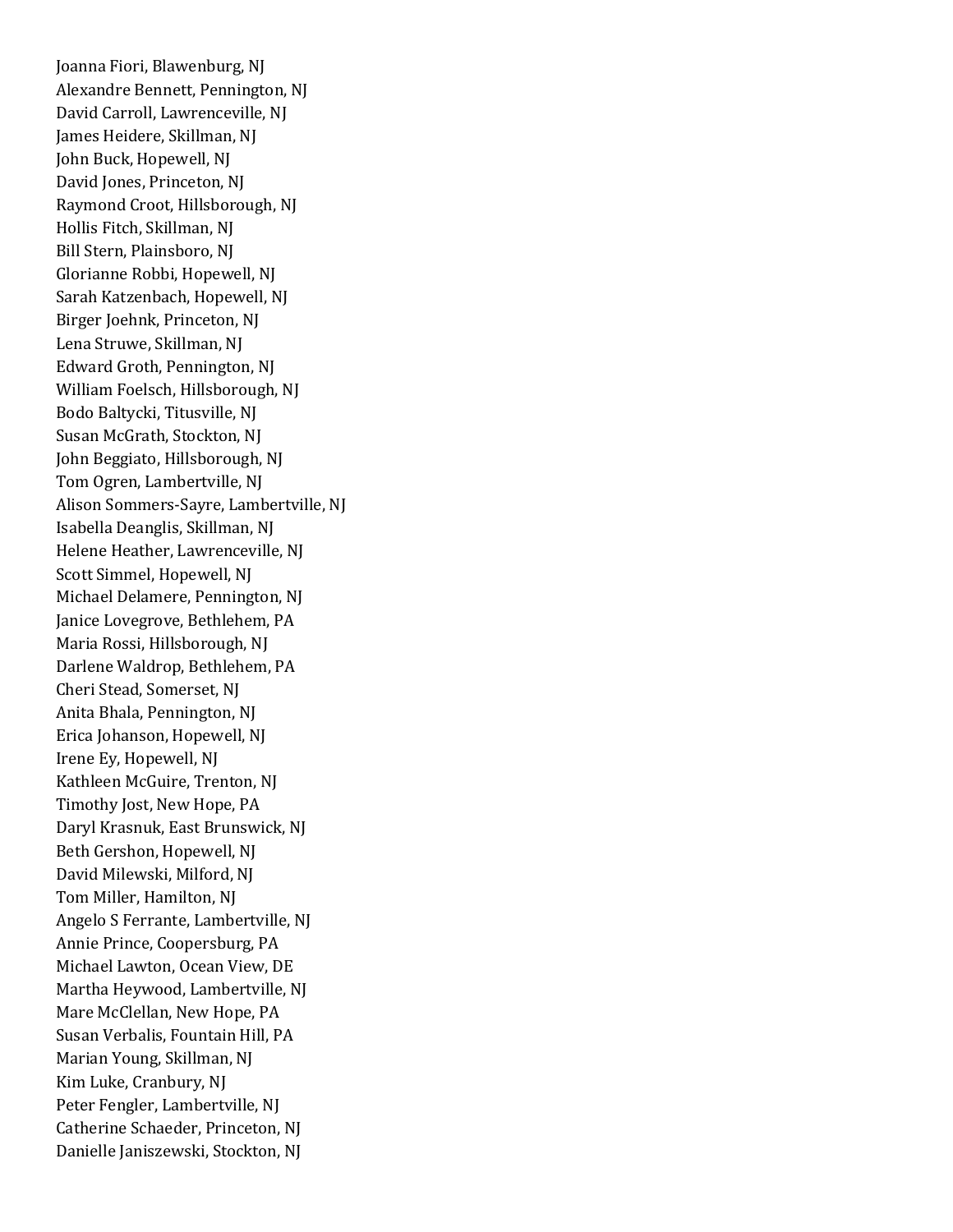Janine Nichols, Stockton, NJ Terry Cooper, Titusville, NJ Allen Hendricks, Stockton, NJ Julie Vautrin, Hellertown, PA Ellen Nuabaum, Skillman, NJ Curtis Doll, Coopersburg, PA Laura Cosentino, Towson, MD Eileen Ferrer, Mendham, NJ AJ Ford, Hamilton, NJ Joan Detyna, Ringoes, NJ Patricia Brundage, Titusville, NJ Allison Yiacas, Pennington, NJ Tim Martin, Ringoes, NJ Kath Martin, Ringoes, NJ Barbara Diamond, Bethlehem, PA Mimi Turi, Pennington, NJ Courtney Stephenson, Hopewell, NJ Charlize Katzenbach, Hopewell, NJ Deborah Kratzer, Frenchtown, NJ Shelly Brown, Skillman, NJ Iris Liu, Hillsborough, NJ Ravenna Taylor, Sergeantsville, NJ Melissa Tucker, Hopewell, NJ Dr. Mary Albanese, Hillsborough, NJ Amita Starosielski, Milford, NJ Franta Broulik, Lambertville, NJ Anthony Focht, Levittown, PA Maureen Moritz, Kendall Park, NJ Alan Kooney, Hopewell, NJ Christie Starrett, Hopewell, NJ Jean Davis, Lambertville, NJ Stephanie Harris, Hopewell, NJ Annette Benert, Nazareth, PA Matthew Sharak, Franklin Park, NJ Jefferson Vitelli, Bethlehem, PA Meg Harmsen, Hillsborough, NJ Yannick John, Somerset, NJ Barbara Wurth, Bethlehem, PA Michael Gibbs, Pemberton, NJ Kirk Frost, Somerset, NJ Kristin Lauersen, Stockton, NJ Suzanne Parsons, Hopewell, NJ Lee Varian, Princeton, NJ Katherine Piedl, Springfield, NJ Michael Shakarjian, Milltown, NJ Phillip Lubitz, Mayor, Kingwood Township, Baptistown, NJ Frances Cohn, Monroe Township, NJ John Paul Marosy, Bethlehem, PA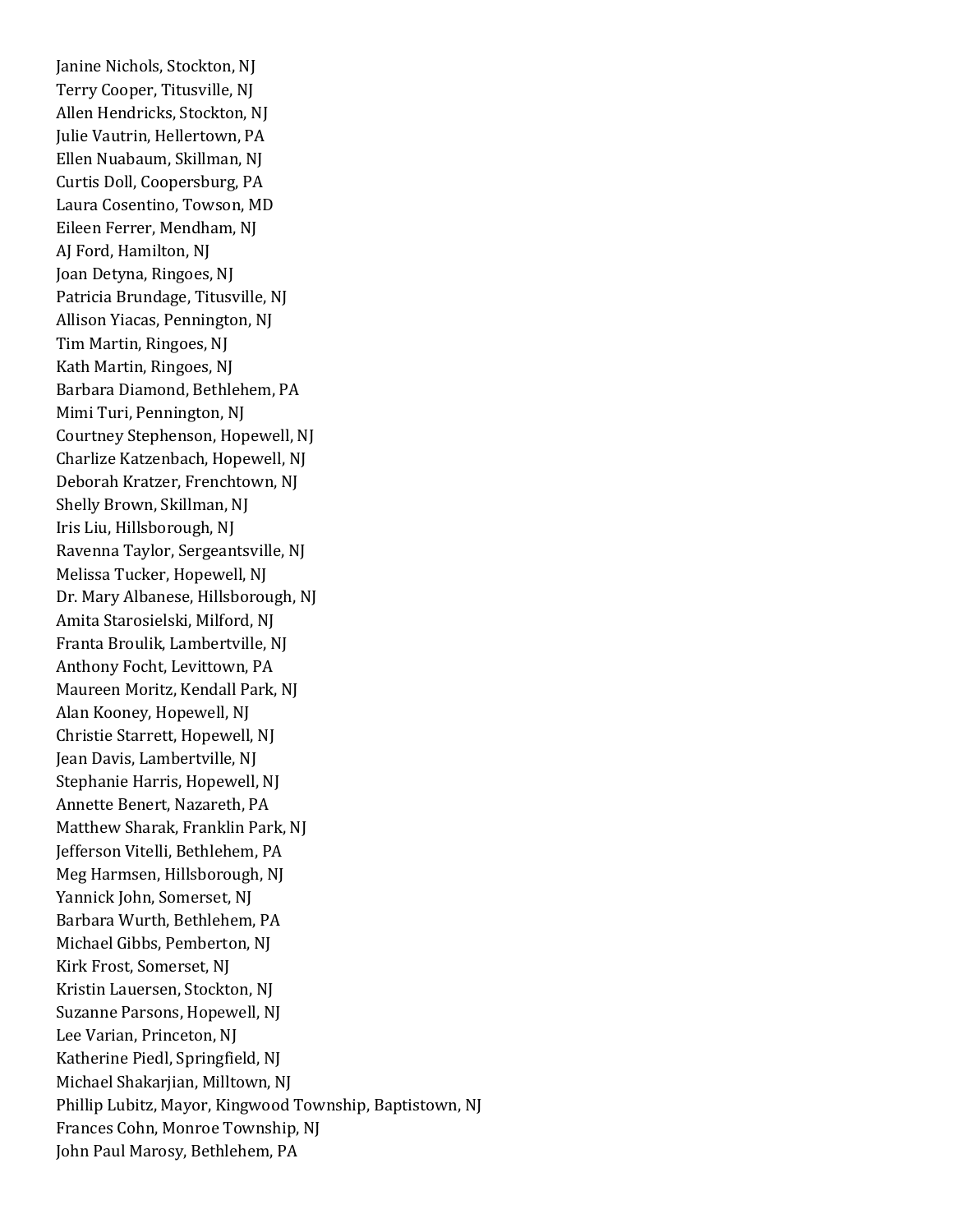Cindy Carlin, Pennington, NJ Nancy Ponter, Frenchtown, NJ Casey Nedo, Kingwood, NJ Joseph Fischr, Pennington, NJ Rose Frey, Kingwood, NJ Steven Levine, Hopewell, NJ Suzanne Holdcraft, Hopewell, NJ Doug Schleifer, Ringoes, NJ Kathy Fox, Bethlehem, PA Carolyn Lange, Saylorsburg, PA Carol Kuehn, Princeton, NJ Ian Burrow, Hopewell, NJ Linda Stockinger, Stockton, NJ Charles Sanclementi, Hawley, PA Lisa Oertle, Frenchtown, NJ Patricia Walker, Clarksburg, NJ Jacqueline Morales, Bedminster, NJ Charles Clark, Hillsborough, NJ Maria Weick, Huntingdon, PA Lisa Scheier, Frenchtown, NJ Andrea Fereshteh, Pennington, NJ Julia Cattaneo, Bethlehem, PA Timothy Johnson, Hillsborough, NJ Christian Baumbach, East Amwell, NJ Bob and Carmen Riggs, Bethlehem, PA Carol Bertone, Pennington, NJ Sally Gullette, Stockton, NJ Linda Mirales-Moran, Revere, PA Alice Stewart, Pennington, NJ Yvonne Lefever, Prospect Park, PA Jennifer Isaacs, Chair, Bucks County Green Party, Doylestown, PA Deborah Ortega, Frenchtown, NJ Robert Ortega, Frenchtown, NJ Sean Ortega, Frenchtown, NJ Jill Leighty, Pond Eddy, NY Debra Seiz, Woodbury, NJ John Zachmann, Easton, PA Linda Henson, Haddon Township, NJ Franklin Roth, New York, NY Nicholas Lutwyche, Landenberg, PA Pamela Kerr, Stockton, NJ Thomas Eckert, Parsippany, NJ David Meiser, Founder, Bucks County Environmental Action, Pipersville, PA Tari Pantaleo, Plainsboro, NJ Peter Crownfield, Fountain Hill, PA Lloyd Goodman, Radnor, PA Marylin Wechselblatt, Wharton, NJ Etta Albright, Cresson, PA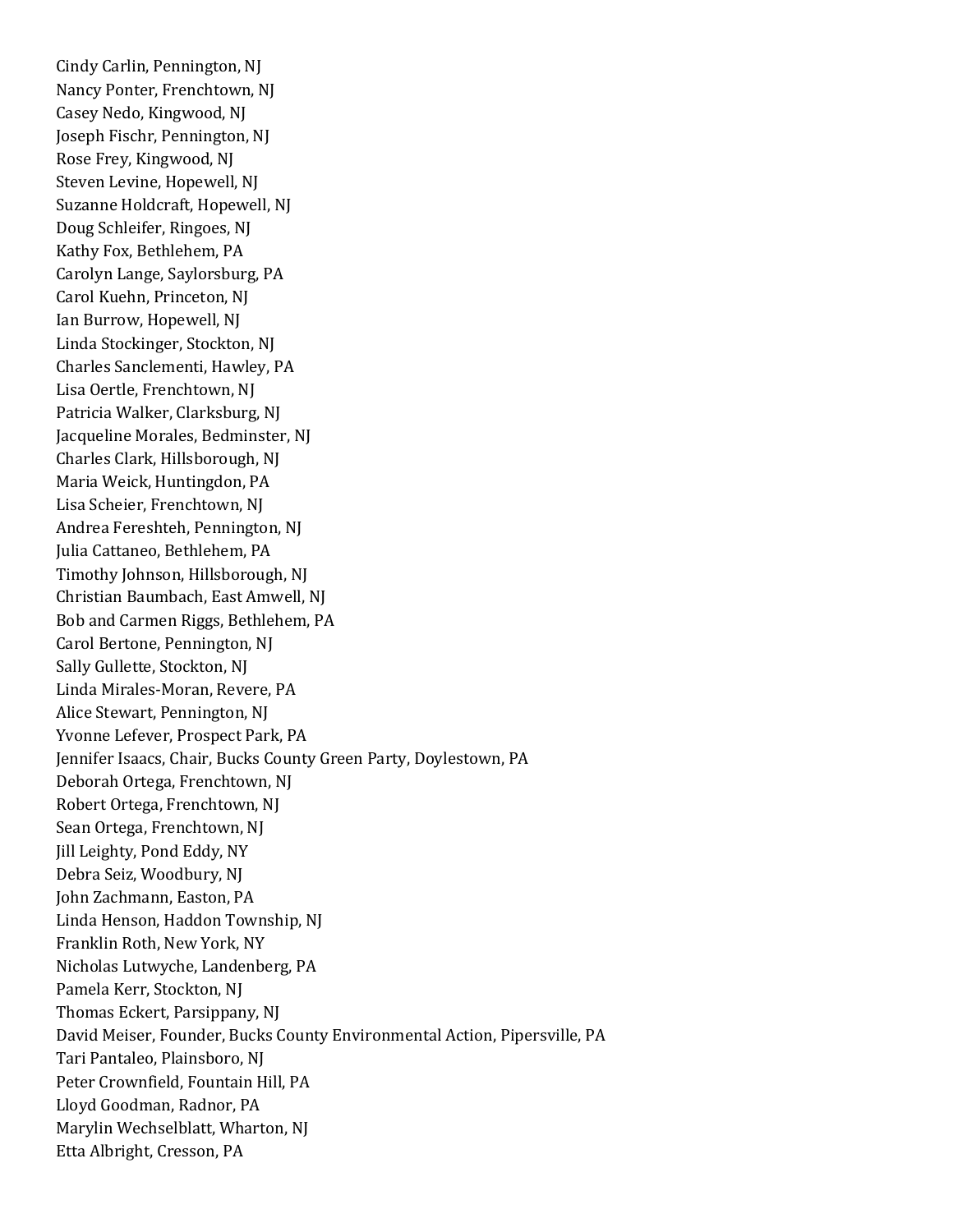Christopher Kratzer, Kingwood, NJ Suzanne Bell, Lambertville, NJ Adrienne Morgado, Newtown, PA Cathy Snyder, Ottsville, PA Patricia Coleman, Titusville, NJ Marion M. Kyde Ph.D., Ottsville, PA Eric Spray, Mountain Lakes, NJ Jeanne Walton, Upper Black Eddy, PA Henry Berkowitz, Sabinsville, PA Dennis Higgiins, Otego, NY Carol Dipirro, Merrimack, NH Evelyn Hamilton, Princeton, NJ Valerie Marks, Milford, NJ Nicholas Lenchner, Santa Rosa, CA Tanya McCabe, Blairstown, NJ Jon Levin, Emmaus, PA Marvin Feil, Newton, NJ Susan Sherman, Pipersville, PA Greg Gorman, Hamburg, NJ Regina Barna, Milford, NJ Mary Ann Bentz, Morrisville, PA Harriet P Johnson, Lambertville, NJ Doris Holohan, Stockton, NJ Cara Macy, Stockton, NJ Bob Holliday, Founder, Resource, Brandywine Regeneration Project, Chadds Ford, PA Amy Harlib, New York, NY Kathleen Harr, Langhorne, PA Lois Oleksa, Durham, PA Robert Mountford, Lambertville, NJ Stephen Willey, Durham, PA Anthony E. Peacock, Solebury, PA Stephen Metts, Smallwood, NY Linda Mavis Peacock, Solebury, PA Carla Giuffrida, Yulan, NY John Pasqua, Escondido, CA Thomas Koven, Hampton, NJ Ned Heindel, Easton, PA Janet Teacher, New Hope, PA Ed Haffmans, Accord, NY Pouné Saberi, President, Board of Directors, Physicians for Social Responsibility Philadelphia, Philadelphia, PA Ann Finneran, Hurleyville, NY Suzy Winkler, Cofounder, Concerned Burlington Neighbors, Burlington, NY Michael Lombardi, Levittown, PA Maureen Santoro, Frenchtown, NJ Dennis Rodgers, West Trenton, NJ Eloise Scheitrum, Riegelsville, PA Gertrude Glazer, Hopewell, NJ Barbara Vanhorn, Duncannon, PA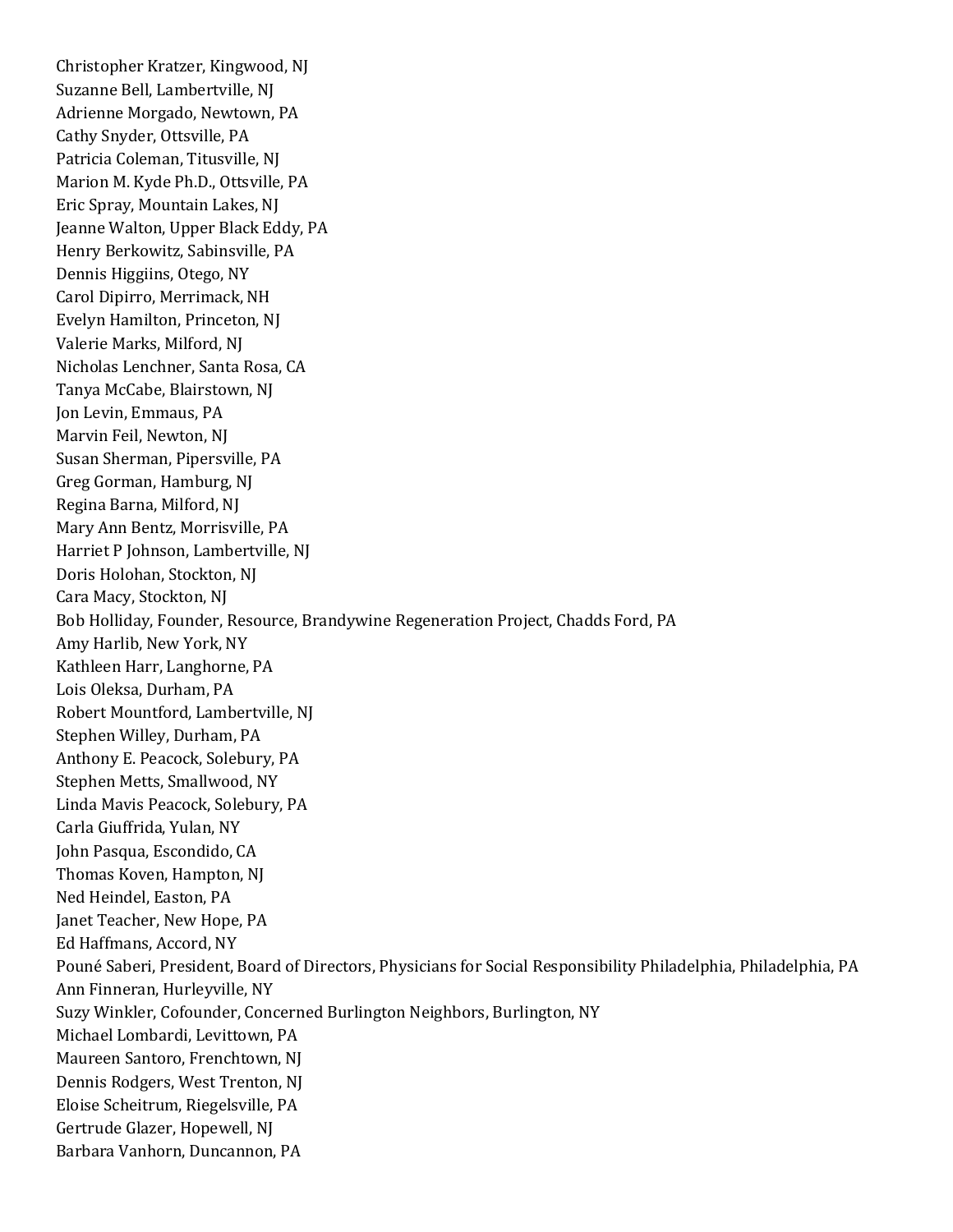Devin Henry, Alfred, NY William Haegele, Philadelphia, PA Raymond Mlynczak, Horsham, PA Leatra Harper, Managing Director, FreshWater Accountability Project, Grand Rapids, OH Chris Peditto, Brooklyn, NY Carol Jagiello, Bloomingdale, NJ Craig Martin, Tarrs, PA George Trovato, Dallas, PA Anne Backlund, Equinunk, PA Elizabeth Berg, Lambertville, NJ Terry Tingley, Jefferson Township, NJ Mary Mammarella, Philadelphia, PA Donald Hebbard, President/Founding Member, Compressor Free Franklin, Franklin, NY Jan Mulroy, Franklin, NY Raymond Ellsworth, Hopewell, NJ Martha Christine, Bethlehem, PA Teresa Stimpfel, Robbinsville, NJ Andrea Wallace, Stockton, NJ Robert Bell, Lambertvile, NJ Walter Goodman, Malvern, PA Anthony Breuer, Treadwell, NY Richard Van Aken, Holland, PA Katelyn McBride, Rock Tavern, NY James Cleghorn, Owner, Paradise Gardens and Farm, Reynoldsville, PA Gail Musante, Official Signer, Sanford-Oquaga Area Concerned Citizens (S-OACC), Deposit, NY J. Bevington, Bethlehem, PA Jeff Heehs, Durham, PA Margaret Johnson, Phillipsburg, NJ John Bulger, Lambertville, NJ Laura Pritchard, Easton, PA Ann Marshall, Co-Founder, Durham CCAP, Durham, PA Sandra Folzer, Philadelphia, PA Jean-Paul Russell, Owner, Durham Press, Durham, PA Tina Venini, Co-Founder, PEACE-Youth, Riegelsville, PA Bruce Lazare, Durham, PA Lorna Yearwood, Springtown, PA Frances Demillion, Kennett Square, PA Helen Tai, New Hope, PA John McDevitt, New Hope, PA Frances Perlman, Pennington, NJ Sean McQuilken, Mount Pleasant, SC David Miller, Newton, NJ Martina Venini, Riegelsville, PA Charles Klein, Durham, PA Nancy Wottrich, New Milford, PA Kathleen Donohue, Pipersville, PA Marie Curtis, Oakhurst, NJ Megan Waits, Durham, PA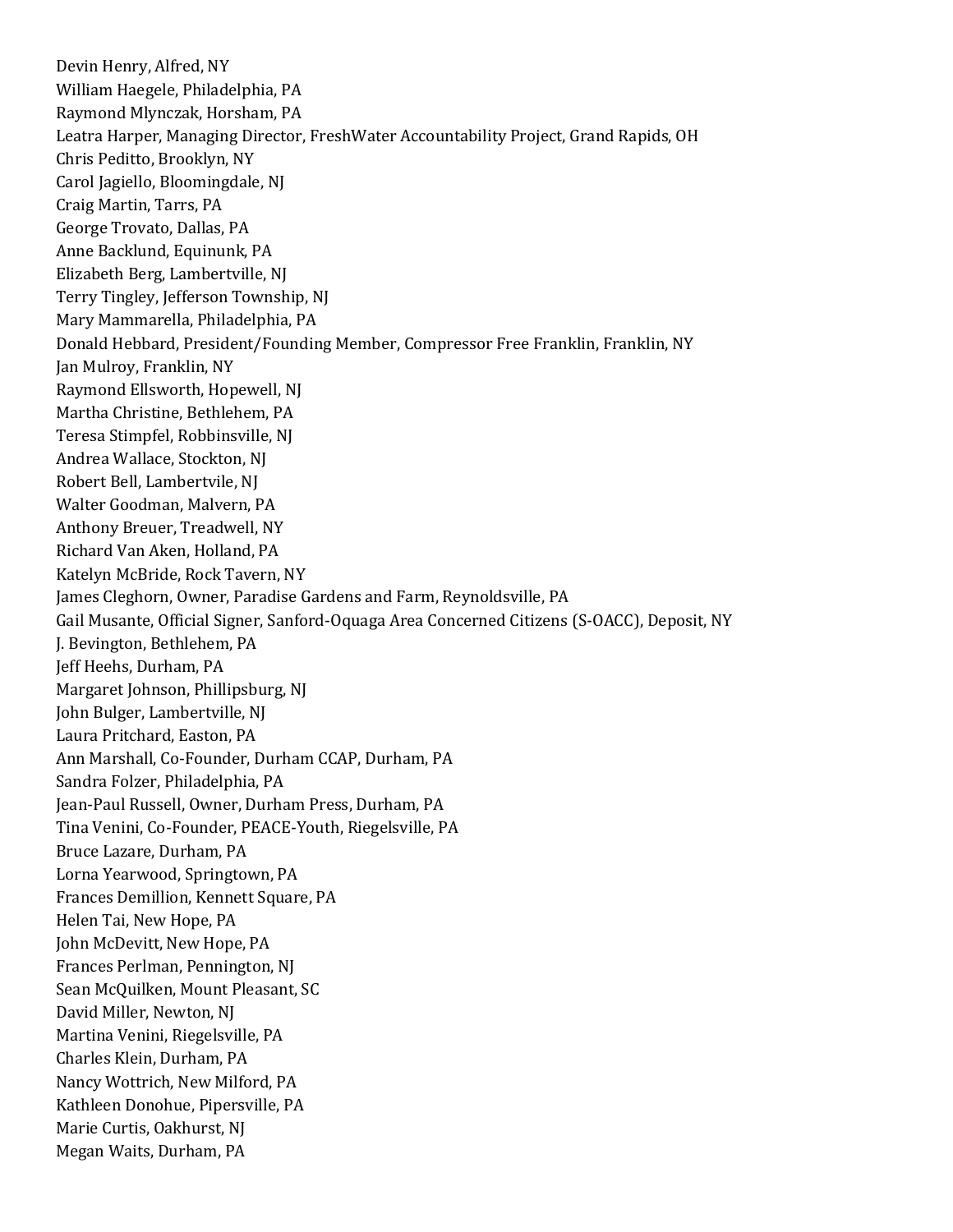Debra Orben, Springtown, PA P. Scoville, Hewitt, NJ Kate Ryan, Delhi, NY David Winston, President, Herbal Therapeutics Research Library, Riegelsville, PA Kerry Adams, Changewater, NJ Stuart Anderson, Community Organizer, Concerned Citizens of Otego NY, Otego, NY Jennifer O'Hagan, Blairstown, NJ Marcella Ramirez, Linden, NJ Christopher Davis, Stillman, NJ Bettie Reina, Milmay, NJ William Hilton, New Hope, PA Rosemary Farr, Hopewell, NJ Alan Kirby, Easton, PA Maurice Demund, Chief, Lenape Nation of PA, Blakeslee, PA Lois Canright, Rockport, WA Veronica Garrett, Brick, NJ Nurit Baron, Easton, PA Renee Connelly, Warwick, NY Belinda Ulrich, Stockton, NJ Rebecca Casstevens, Binghamton, NY Greta Tisdale, Easton, PA Marina Bartelli, Flemington, NJ Charlene Sugihara, Franklin, NY Lynn Eisenfeld, Easton, PA Anthony Pasquini, Heritage Tree & Plant Design, Highland Park, NJ Tim Kelly, Wilmington, DE Carole Marner, Franklin, NY Megan McWilliams, Founder, the Green Divas, Parsippany, NJ Robert Meek, Interlaken, NY Cynthia Westerman, Vestal, NY Colleen McKinney, Co-Founder, People, Not Pipelines, Sidney, NY John Gontarski, Stockton, NJ Doris Grasserbauer, Mount Bethel, PA Donna Haynes-Johnson, Upper Black Eddy, PA Andrew Kennedy, Harrisburg, PA Curt Baker, Ocean City, NJ Barbara Scattergood, Coopersburg, PA Lois Stewart, Flemington, NJ Elke Romer, Riegelsville, PA Antoinette McCormick, Upper Black Eddy, PA Joseph McCormick, Upper Black Eddy, PA Sarah McCormick, Upper Black Eddy, PA Shari Johnson, Pompton Lakes, NJ Linda Powell, Somerset, NJ Barbara Bellettiere, Mount Bethel, PA Elizabeth Comby, Drexel Hill, PA Robert Tallon, President, Crafts Creek Spring Hill Brook Watershed Associations, Inc., Bordentown, NJ John Hahn, Shohola, PA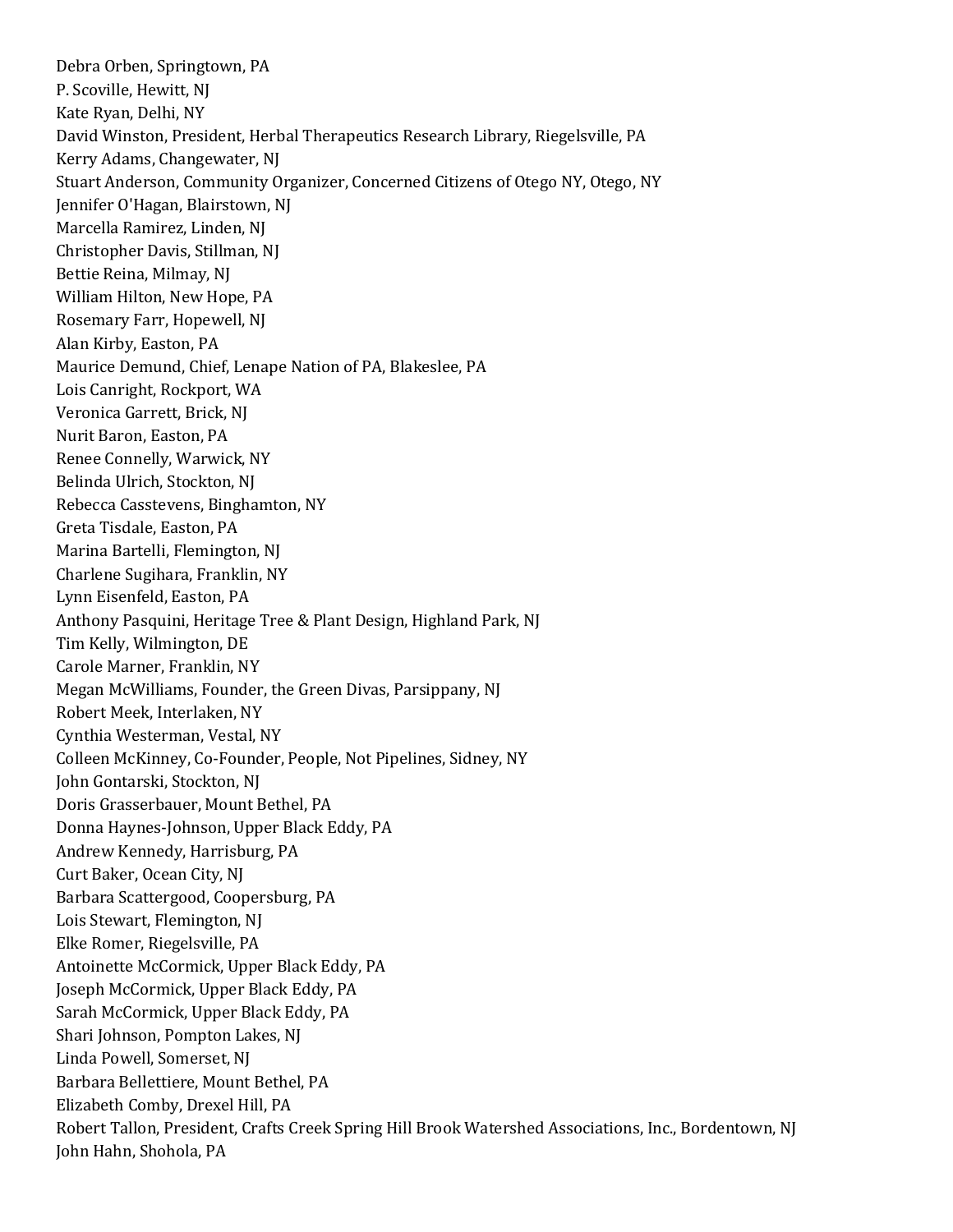Rachel Crowley, Philadelphia, PA Karen Asson, Milford, NJ Todd Stone, President, Gallows Run Watershed Association, Kintnersville, PA Kimberlee Kruchinski, Chairperson, Springfield Township EAC, Quakertown, PA Susan Fleisher, Bloomsbury, NJ Cindy Mehallow, Owner, Mehallow Communications, Newtown Square, PA Noreen Kemether, Pennington, NJ Karharyn Kemether, Pennington, NJ Carly Decesare, Pennington, NJ Megan Adams, Pennington, NJ Debra Johnson, Pennington, NJ John Johnson, Pennington, NJ Judith Louis, Pennington, NJ David Dedufour, Pennington, NJ Lynn Ebeling, Hopewell, NJ William R. Buskirk, Jr., Bath, PA Janis Hammett, Titusville, NJ Joseph Ganci, North Cape May, NJ Susan Ganci, North Cape May, NJ Lesley Dedufour, Pennington, NJ Sigmund Finman, Canonsburg, PA Yvonne Adkins, Lambertville, NJ Rick Adkins, Lambertville, NJ Nancy Wisser, Nazareth, PA Doris Thurber, Teaneck, NJ Mare McClellan, New Hope, PA Jerry Ravnitzky, Mahopac, NY Rob Moore, Yardley, PA Mia Thompson, Stockton, NJ Chris Runion, Flemington, NJ Thomas Campanini, York, PA Joseph Plechavy, Lehighton, PA Bryn Hammarstrom, Middlebury Center, PA William Kellner, Lehighton, PA Joan Ramage Macdonald, Erwinna, PA Susan Nierenberg, Teaneck, NJ Kelley Scanlon, Syracuse, NY Carl Molter, Host/Producer, Into the Garden, Sergeantsville, NJ Catherine Miller, New York, NY Diane Shaughnessy, Tacoma, WA Gail Musante, Deposit, NY Steve Pertes, Point Pleasant, PA Craig Buckbee, Burlington Flats, NY Stephen Duskin, Downingtown, PA Manuel Rodriguez, Delhi, NY Cathie Forman, Southampton, PA Howard Katz, Riegelsville, PA Elsie Turqman, Millington, NJ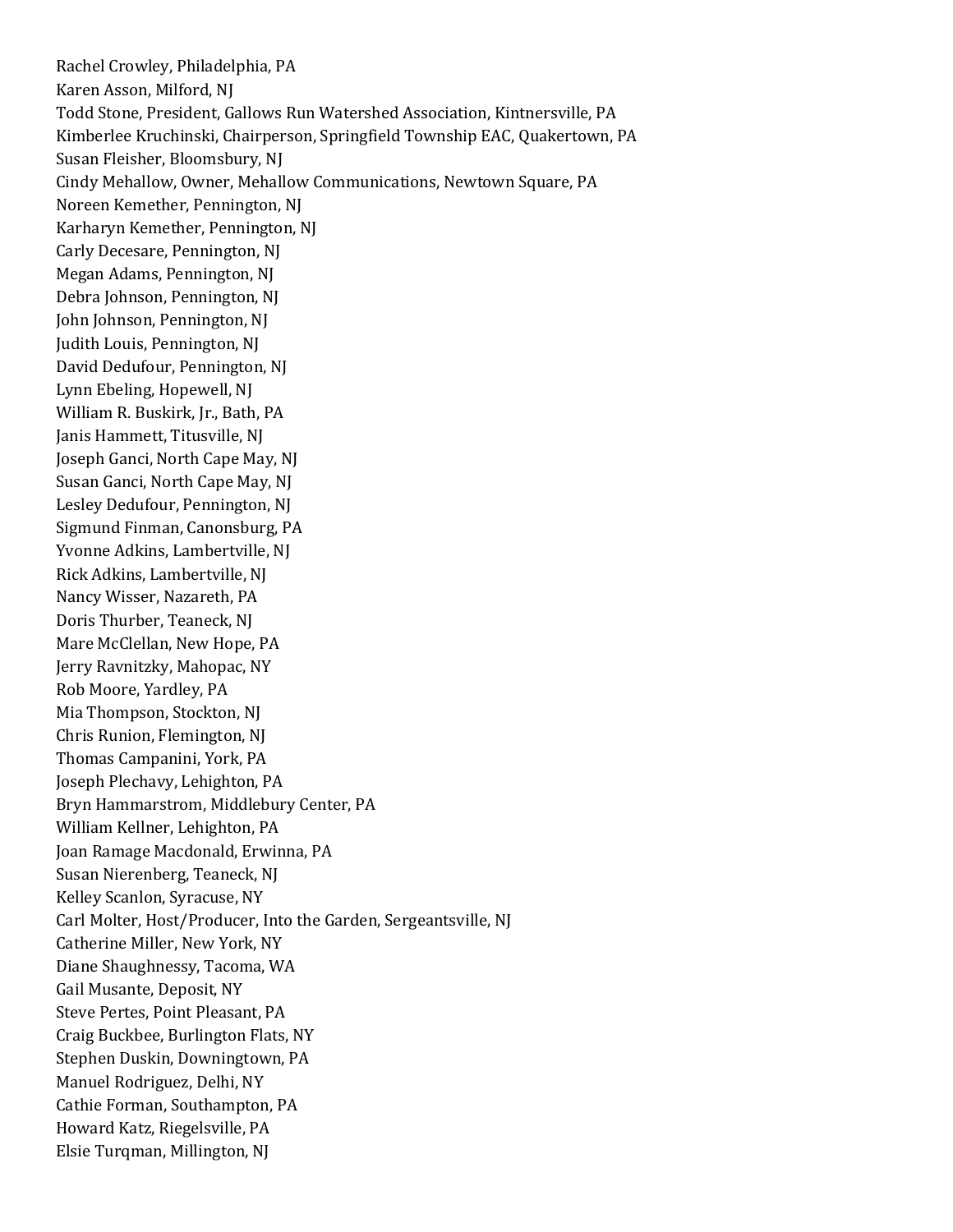Alma Forsyth, Chadds Ford, PA Lisa Montanus, Woodstock, NY Ingrid Morning, President, Pine Creek Valley Watershed Association, Inc., Oley, PA Kristina Fedorov, Maryland, NY Valerie Tucci, Stockton, NJ Frances Duggan, West Milford, NJ Beck Bernard, Mongaup Valley, NY Phoebe Wiley, Sergeantsville, NJ Joseph B Wiley Iii, Sergeantsville, NJ Mary Anne Borge, Lambertville, NJ Dave Briede, Milford, NJ Heather Dorris, Clarksville, TN Kevin Briede, Milford, NJ Lauren Briede, Lambertville, NJ Chris C., Aliquippa, PA Ibrook Tower, York, PA Rebecca Koo, San Diego, CA Yujen Juan, Pennington, NJ Linda Lang, Cedar Knolls, NJ Lynn Ellen Marsh, President/Trustee, Advocates for Cherry Valley, Cherry Valley, NY Yolanda Stern Broad PhD, Indiana, PA Aleta Streett-Leavy, Butler, PA Joann Eckstut, Glen Ridge, NJ Mary Schmidt, Hopewell, NJ Barbara Karkutt, Easton, PA Karen Engelke, Salem, OR Rebecca Meacham, Bethlehem, PA Debbie Kavanagh, Levittown, PA Gerald Kaufman, Philadelphia, PA Christine Altman, Philadelphia, PA David Bly, Ithaca, NY Janice Bruce, Summit, MS Ann Dente, Wilmington, DE Veronica Farmer, Phoenixville, PA Andrew Fikse, Media, PA Kim Bush, Lambertville, NJ Sean G, Plainfield, NJ Barbara Kutscher, Moorestown, NJ Patty Cronheim, Board Chair, Hopewell Township Citizens Against the PennEast Pipeline, Pennington, NJ Elizabeth Thompson, Hopewell, NJ Ann Plaisted, Ramsey, NJ Aleta Florio, Hawley, PA Julie Zadworniak, Warrington, PA Scott Cannon, Media Chairperson, Gas Drilling Awareness Coalition, Plymouth, PA Marjory Heatley, Emmaus, PA Janice Haggerty, Bedminster, NJ Fairfax Hutter, Lawrenceville, NJ Chuck Whitmore, Point Pleasant, PA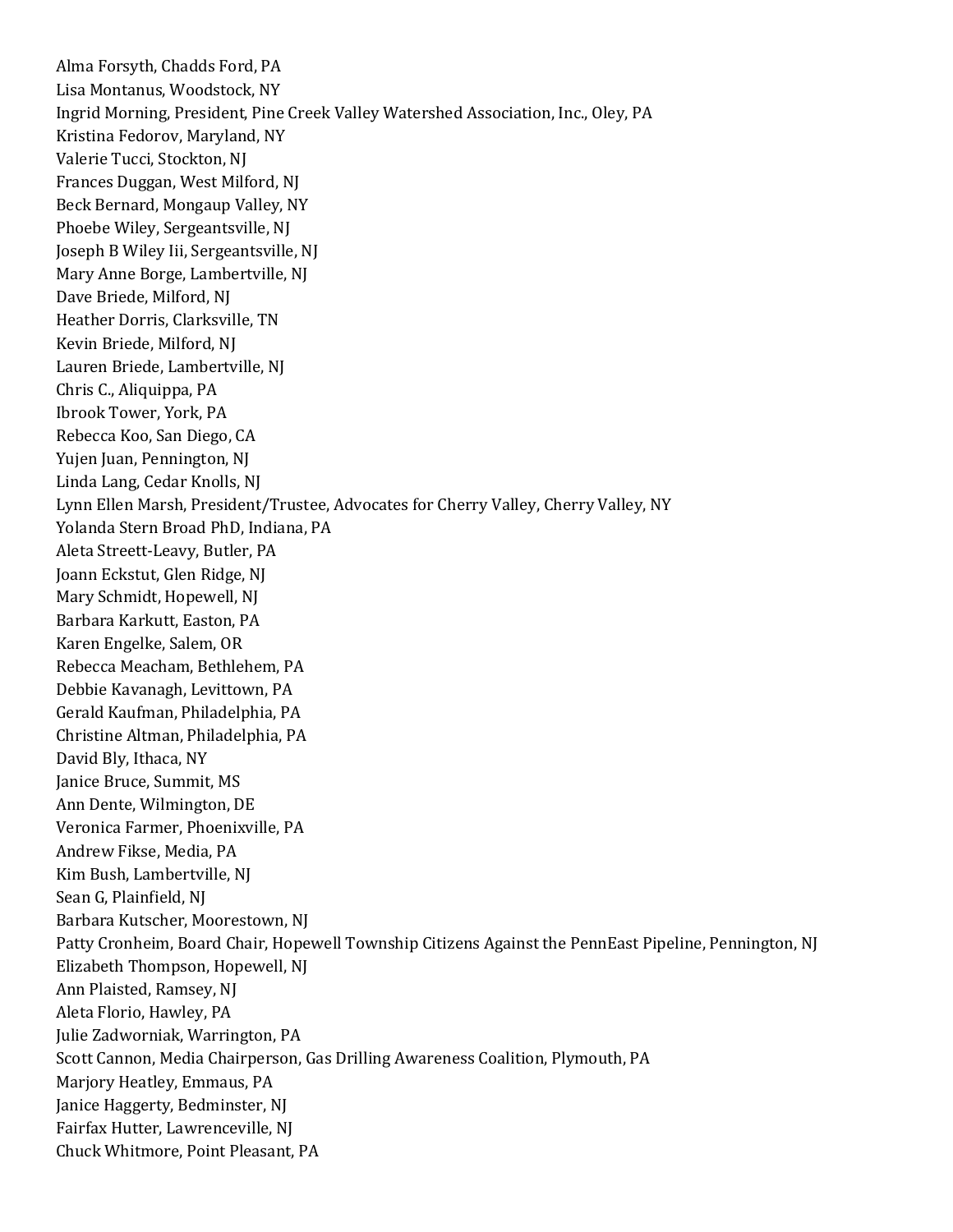Arline Soffian, New Hope, PA Sara Steele, Philadelphia, PA Bob Krist, New Hope, PA Judi Roggie, Hellertown, PA Dwayne Munar, Waianae, HI John Brown, Easton, PA Tim Seggerman, Stockton, NJ David K, Public Relations, Groton Resource Awareness Coalition, Freeville, NY Judy Muskauski, Rosedale, MD Jared Haynes, Croydon, PA Pamela Bordwick, Lambertville, NJ Jerry Bordwick, Lambertville, NJ Bill Simmons, Middletown, NJ James Stephenson, Pittsburgh, PA Donald Chu, Laurel, MD Nancy Oro, Wexford, PA Bob Hamburg, Director, Omega-Alpha Recycling Systems, Glenside, PA Scott Cannon, Plymouth, PA Michelle Roemer Schoen, Doylestown, PA Frances Gilmore, Glenside, PA Nancy Handler, Barrytown, NY Theresa Knapp, Towanda, PA Betsy Andrews, Brooklyn, NY Edward Morgan, Bethlehem, PA C Brant Switzler, Stockton, NJ Andrea Smith, Easton, PA Anita Brandariz, NYC, NY Christine Barreiro, Point Pleasant Beach, NJ Tina M. Barreiro, Point Pleasant Beach, NJ Mary Derstine, Chair, Friends of Pyramid Mountain, Kinnelon, NJ Susan Samtak, Bedminster, NJ Elizabeth A. Roedell, Princeton, NJ Heather Dorris, Clarksville, TN Pamela Fitzpatrick, Newtown, PA Judith Michaels, Hillsborough, NJ Anthony Jackson, Clayton, DE Mark Creek-Water Dorazio, Newark, DE Barbara Cuthbert, Princeton, NJ Peter Mulshine, Phillipsburg, NJ Melvin Czechowski, Charlevoix, MI Patricia Guthrie, Chalfont, PA Steve Farb, Newtown, PA Gibson Reynolds, Collingswood, NJ Keitha Capouya, East Meredith, NY Lisa Reifschneider, Pennington, NJ Joann Williams, Media, PA Alan Podber, Brattleboro, VT Nathan Sullenberger, Greensburg, PA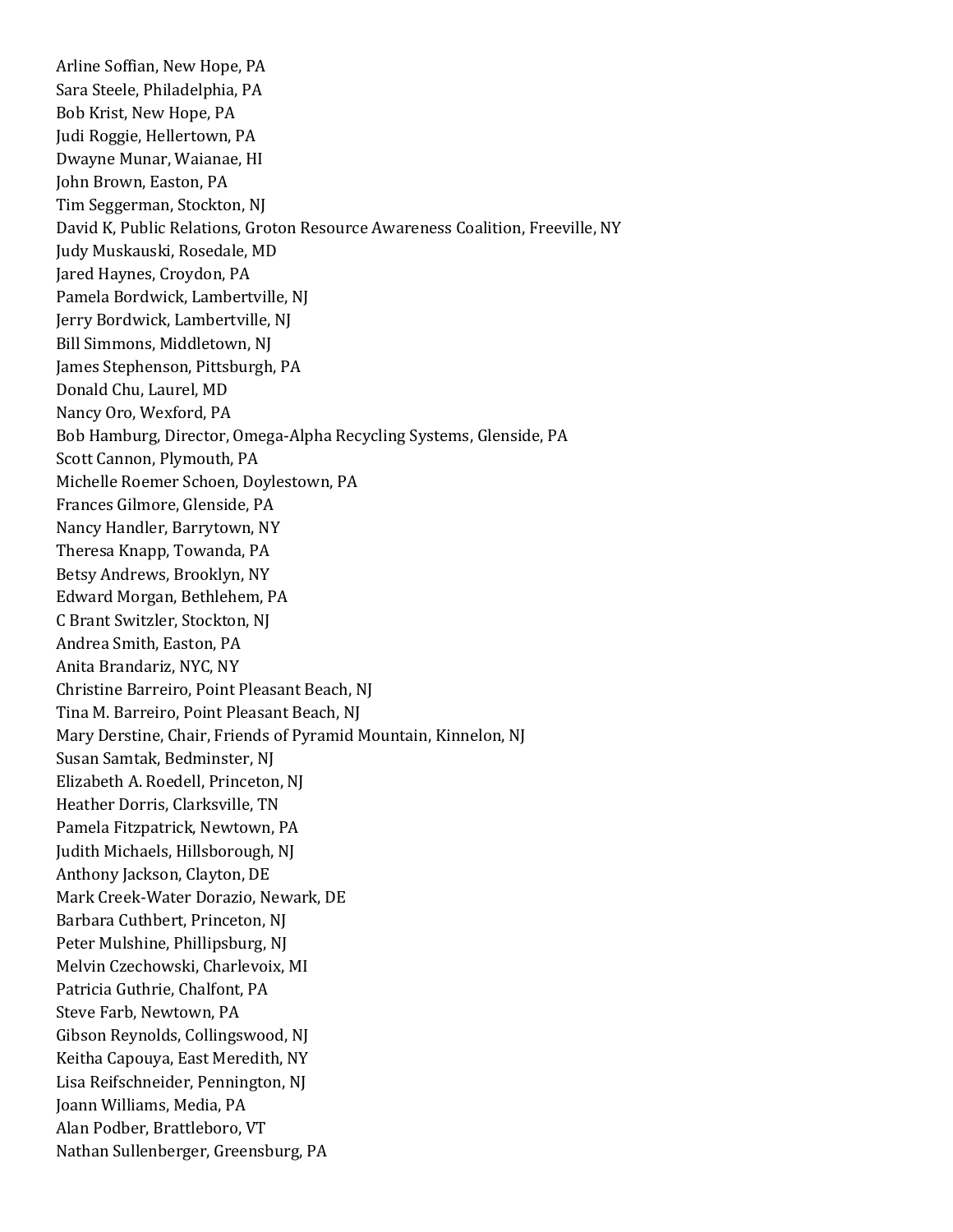Robert Shinn, Cherry Hill, NJ Greg Lotorto, Milford, PA Signe Rader, Milford, NJ Janice Irving, Bensalem, PA Adrienne Crombie, Secretary, Alexandria Township Environmental Commission, Milford, NJ Aleta Streett-Leavy, Butler, PA Ruth Jourjine, Stockton, NJ Laurie Cleveland, Hopewell, NJ Robert Chamberlain, Stockton, NJ Jacqueline Majorossy, Flemington, NJ Alana Balogh, Revere, PA Madeline Rawley, Doylestown, PA Robert Rawley, Doylestown, PA Jennifer Rush, Easton, PA Carl Cooper, Holmdel, NJ Carol Rivielle, West Orange, NJ Catherine Urbanski, Lambertville, NJ Joan Vanderveen, President, West Amwell Fire Company Auxiliary, Lambertville, NJ Joan Vanderveen, Lambertville, NJ Laura Mirsky, Milford, NJ Holly Adams, Hunt, NY Diane Wexler, Co-Founder, Northjersey Pipeline Walker, Highland Lakes, NJ Marilyn Tjaden, Ottsville, PA David Deakin, Pipersville, PA Christopher Ely, Stockton, NJ Heather Nelson, Douglassville, PA Denny & Penny Rodgers, West Trenton, NJ Joseph Balwierczak, Madison, NJ Lisa Sandler, Pipersville, PA Douglas/Lynn Delong/Marsh, Partner/Proprietor, Landscape Alternatives, LLC, Charry Valley, NY Douglas Delong, Charry Valley, NY Maude Tatar, Pennington, NJ Jack Tatar, Pennington, NJ Richard Puglisi, Bridgewater, NJ Adrienne Gallagher, Sellersville, PA Dorothy Cassimatis, Hillsborough, NJ Peter Billson, Lambertville, NJ Louise Kidder, Southampton, PA Debra Forman, Doylestown, PA Jonathan Sprout, Southampton, PA Robert Kidder, Southampton, PA Tanya Greulich, Blairstown, NJ Mary Ann Colgan, Monroe Twp., NJ Erin Crump, Blue Bell, PA Kathleen O'Donnell, Philadelphia, PA Jamie Zaccaria, Trenton, NJ Linda Zaccaria, Burlington, NJ Barbara Atkinson, Southampton, PA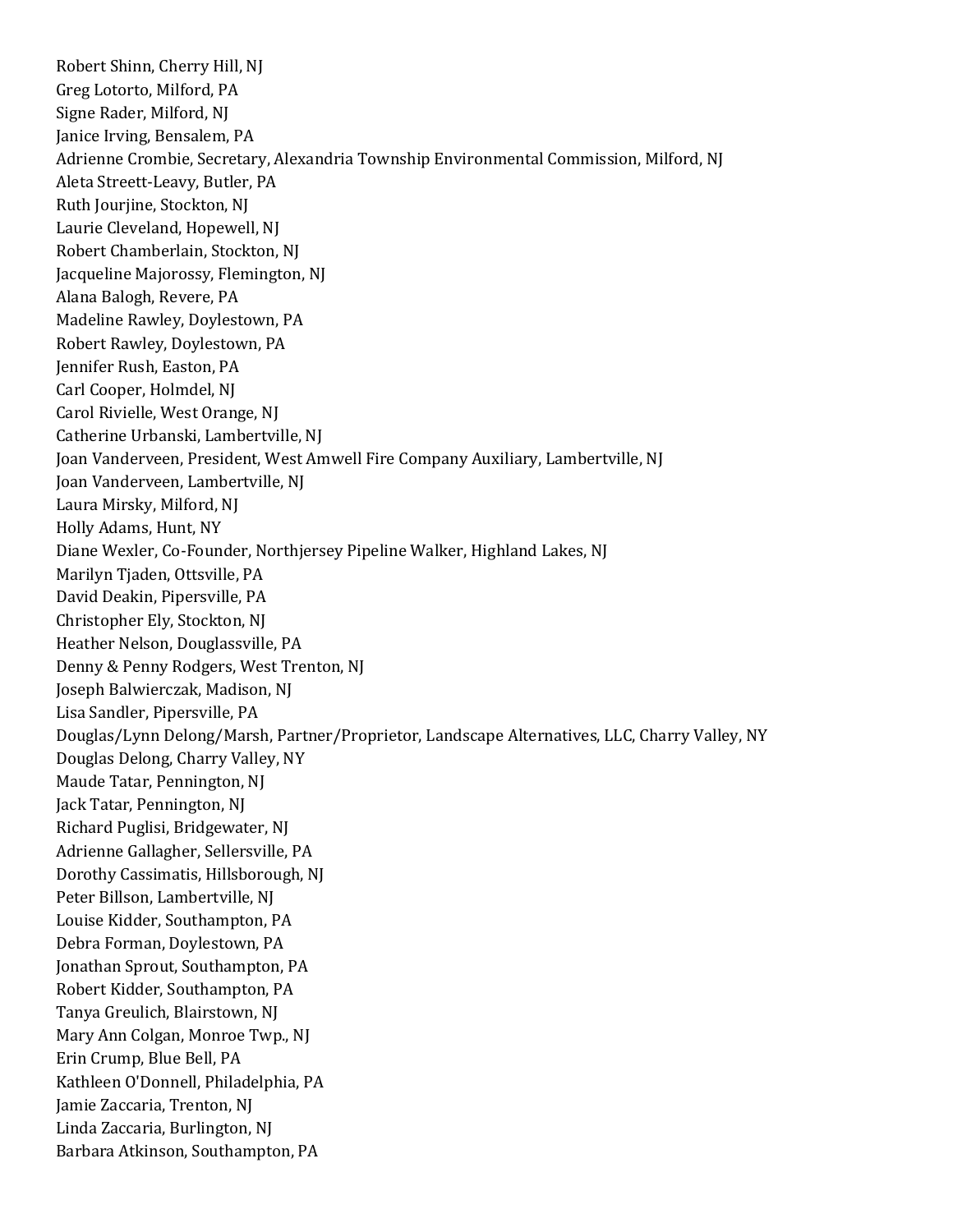Bernard Beck, Mongaup Velley, NY Cynthia Kishinchand, Philadelphia, PA Celeste Martin, Vice Chair, South Highlands NJ Sierra Club, Glen Gardner, NJ Jennifer Andreoli, Lambertville, NJ Nick Andreoli, Lambertville, NJ Charles Slonsky, Stockton, NJ Martin Wissig, Stockton, NJ Terry Vaccaro, N Plainfield, NJ Holly Adams, Core Member, Frackfreegenesee, Hunt, NY Nancy Trent, Hatboro, PA David Head, Hatboro, PA William Markus, Stockton, NJ Caroline Cotugno, Croydon, PA Sandra McNicol, Kingwood Township, NJ Meg Sleeper, Frenchtown, NJ Pauline, Troy, & Julian Miklos, Doylestown, PA Robert Gardella, Ridgewood, NJ Andrea Metz, Chalfont, PA Nancy Griffeth, Westfield, NJ Lisa Zelinski, Easton, PA John Waering, Wilkes-Barre, PA Elise Wright, West Amwell, NJ Vita Wallace, Co-Owner, Morning Glory and Bumblebee LLC, Lambertville, NJ Glenn Treichler, Northampton, PA Patricia Sziber, Titusville, NJ Jacqueline Evans, Stockton, NJ Nic Messina, Stockton, NJ Lloyd Evans, Stockton, NJ Eileen Messina, Stockton, NJ Samantha Messina, Stockton, NJ Mark Feder, East Stroudsburg, PA John Crum, Upper Black Eddy, PA Luis Izquierdo, Branchburg, NJ Susan Deckhart, Fairless Hills, PA Joshua Vana, Member, RAPTORS – Rockingham Alliance for the Protection & Transformation of Our Resources & Society, Harrisonburg, VA Deanne Volk, Buckingham, PA Barbara Sheinmel, New Hope, PA J. Koff, Newtown, PA Heidi Shiver, Doylestown, PA K. Maclean, Doylestown, PA Donna Dimella, Silverdale, PA Kalle Weeks, New Hope, PA U. Peckham, East Norriton, PA J. W. Shiver, Doylestown, PA Jennifer Innis, High Bridge, NJ Viola Markus, Stockton, NJ Liz Maul, Titusville, NJ